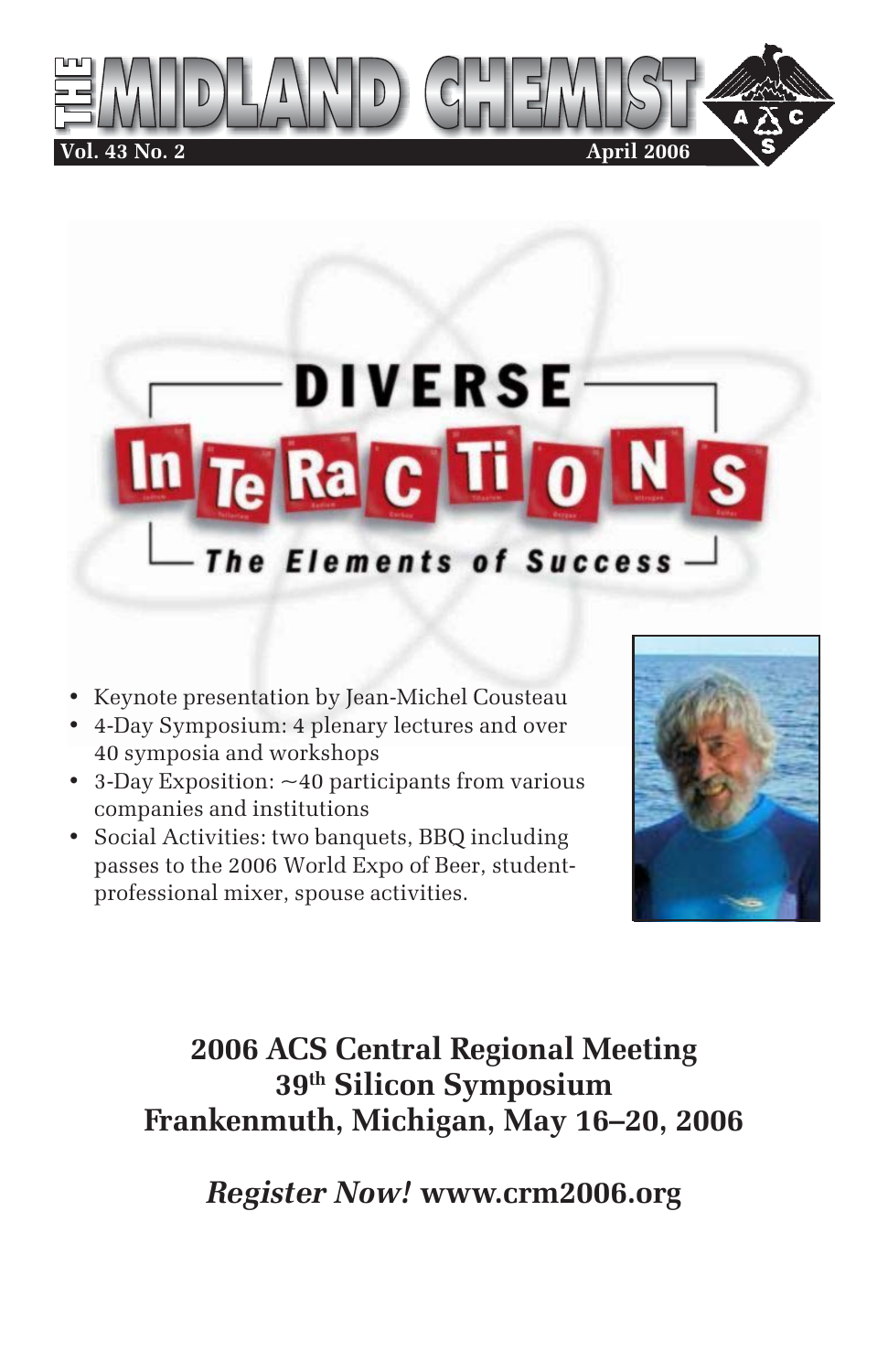

Volume 43, Number 2 April 2006

## *In This Issue...*

| Special Symposium at CRM Features Local Chemistry History 4             |
|-------------------------------------------------------------------------|
| Call for Nominations: Promotion of Diversity in Chemistry, Related Sci- |
|                                                                         |
| Call for Nominations: 2006 Science Teaching and Education Volunteer     |
|                                                                         |
|                                                                         |
|                                                                         |
| Company Profile: QuadSil: New Company Focuses on Silicone and Silane    |
|                                                                         |
|                                                                         |
|                                                                         |
| Krystosek Receives National Chemical Technician Award for 2006  13      |
|                                                                         |
|                                                                         |
| What's Happening with the Mid-Michigan Technician Group?  18            |
|                                                                         |
|                                                                         |
|                                                                         |
| Important Dates on the ACS Midland Section Calendar  22                 |
|                                                                         |

*The Midland Chemist* is published six times a year by the Midland Section of the American Chemical Society. American Chemical Society Midland Section PO Box 2695 Midland, MI 48641-2695 http://membership.acs.org/M/Midl

#### *Volunteer Staff*

| 989-832-7485                   |
|--------------------------------|
| ann.birch@editech-mi.com       |
| Debbie Rothe  Photographer     |
|                                |
|                                |
| James R. Birch  Design, layout |
|                                |

Please submit all articles and photographs to the editor, Ann Birch. Instructions for article submission are on the Midland Section web site, as is contact information for other staff members. Authors can also contact Ann directly with any questions.

Neither *The Midland Chemist*, nor the Midland Section, nor the American Chemical Society assumes any responsibility for the statements and opinions advanced by contributors of or to *The Midland Chemist*.

© Copyright 2006 Midland Section of the American Chemical Society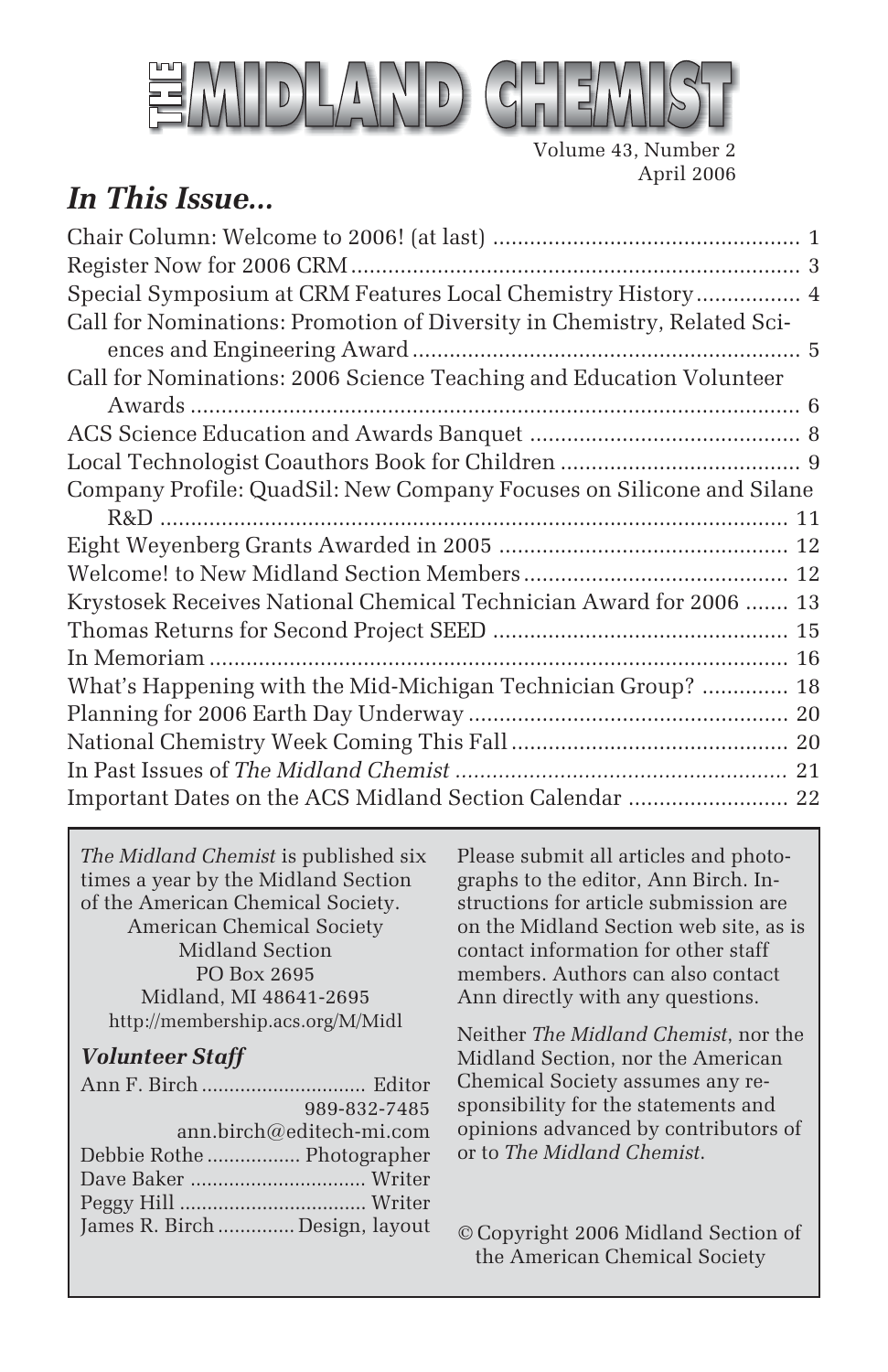## *Chair Column*

## **Welcome to 2006! (at last)**

**A**s a nonnative Michigander, I'm still stunned by the half-year event called 'winter'. Sometime before Thanksgiving, we all hunker down, load in a sea voyage's worth of supplies, caulk the openings, call the relatives, and plan to sit tight until the hours of daylight surpass the five-hour mark once again. Then, 7 or 8 months later, we emerge from our lean-tos pale and blinking on that first nice day (the weekend of March 11 this year) and begin *really* thinking about the new year.\*

And what a 2006 the Midland Section of the American Chemical Society has in store for you!



ACS Midland Section

First off, we'll be celebrating Earth Day on April 22 at our very own Alden B. Dow Museum of Science and Art, with the theme "Dig it!" We'll be partnering with the Museum and other state and local volunteer and conservation organizations to give Earth Day a permanent place in town from which it can grow. If you haven't seen Sue the dinosaur yet, or will be stopping by the Duval Collection of Gems and Minerals, please bring your neighbors, kids, and friends by to see what Earth Day is all about. Special thanks to representatives from our local Section, Dow Chemical, and the A.B.D. Museum for their energy and commitment, and our local ACS members who just happen to sit on the national Earth Day Committee, Angelo Cassar and Gretchen Kohl.

Shortly thereafter, from May 16–20, the Midland Section will host the 2006 Central Regional Meeting in Frankenmuth, MI: "Diverse Interactions—The Elements of Success" (http://www.crm2006.org). This farreaching meeting (both topic- and attendee-wise) begins with Jean-Michel Cousteau giving the opening plenary talk titled "Ecology, Economy, and the Sea" and continues to enlighten during its 5-day tenure. Sessions on Science in the Classroom, Portable Energy, Biotechnology, Nanocomposites, Data Mining, and others fill the meeting's slots, while the concomitant 39th Silicon Symposium and World Expo of Beer round out an amalgamation of science, interaction, networking, and fun! Many thanks to Kurt Brandstadt and his organizational committee for their incredible work and devotion to making this long-planned event a reality!

The rest of the year is no slouch either! Our outreach efforts continue

*<sup>\*</sup> I exaggerate a bit—winter here just feels like 6 months of darkness on the Arctic tundra.*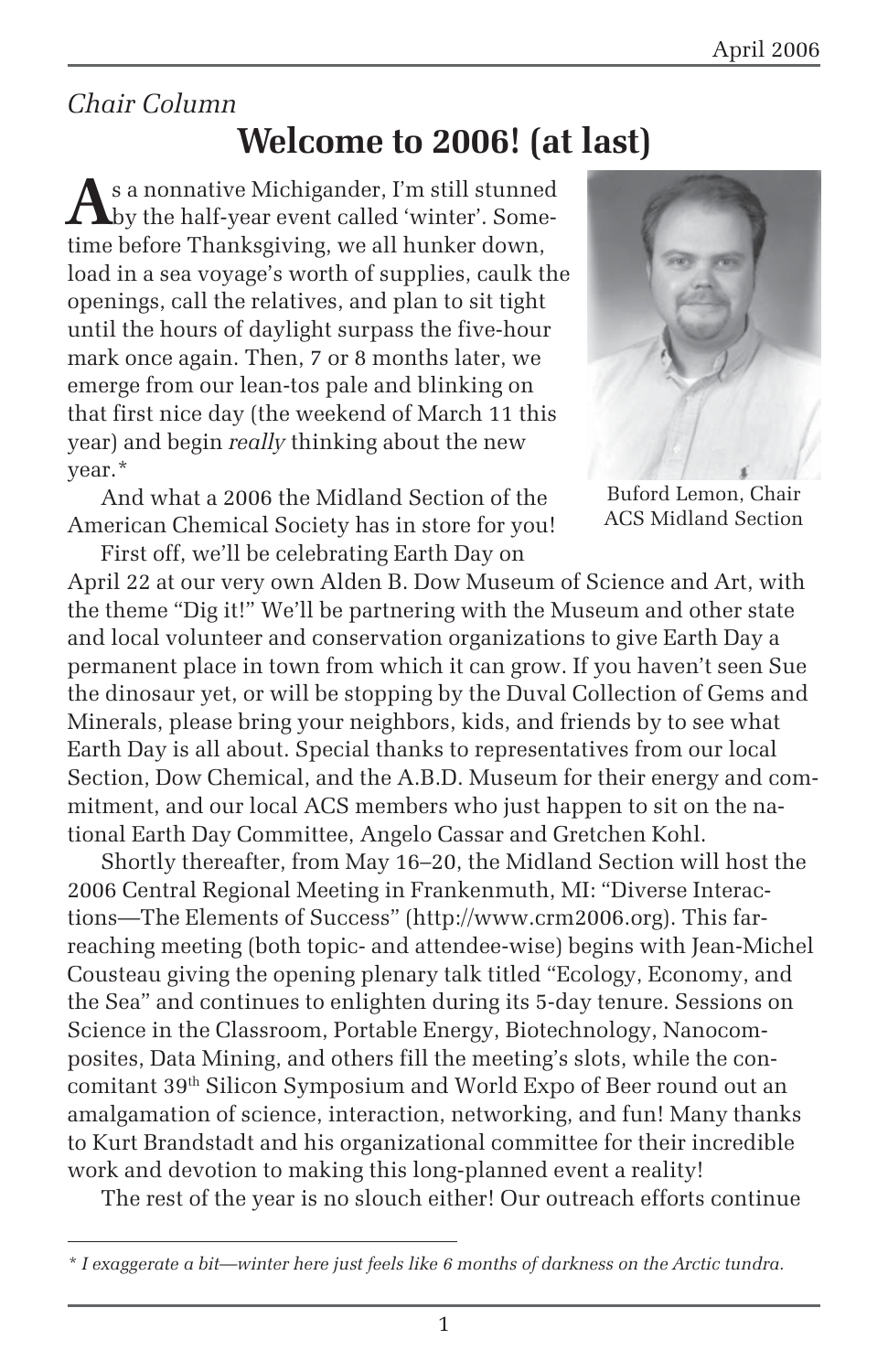in the form of SciFest, National Chemistry Week, and the Water Warriors. In addition there are many other facets of our organization—Younger Chemists Committee, our new Women Chemists Committee, Mid-Michigan Technician Group, to name a few—and the many events we organize for *you*, our membership and community—that fill each month with our dedication to chemistry and science and interaction with our colleagues and friends. I invite each of you to stop by our website (http:// membership.acs.org/M/Midl/default.htm) for a more complete listing of all of our activities or e-mail me (midland  $\text{acs } \text{chair@vahoo.com}$ ) with any questions or suggestions you may have.

Welcome to (the warm part of) 2006! I hope to see you out there soon!

#### *We're responsible . . .*

In 1988, the American Chemistry Council (ACC) launched Responsible Care® to respond to public concerns about the manufacture and use of Chemicals. Through this initiative, Dow Corning Corporation and other ACC members and partners are committed to continually improving our responsible management of chemicals.

We're responsible because we care.

#### **DOW CORNING**



© 2001 Dow Corning Corporation. *Dow Corning* is a registered trademark<br>of Dow Corning Corporation. *Responsible Care* is a registered service mark<br>of the American Chemistry Council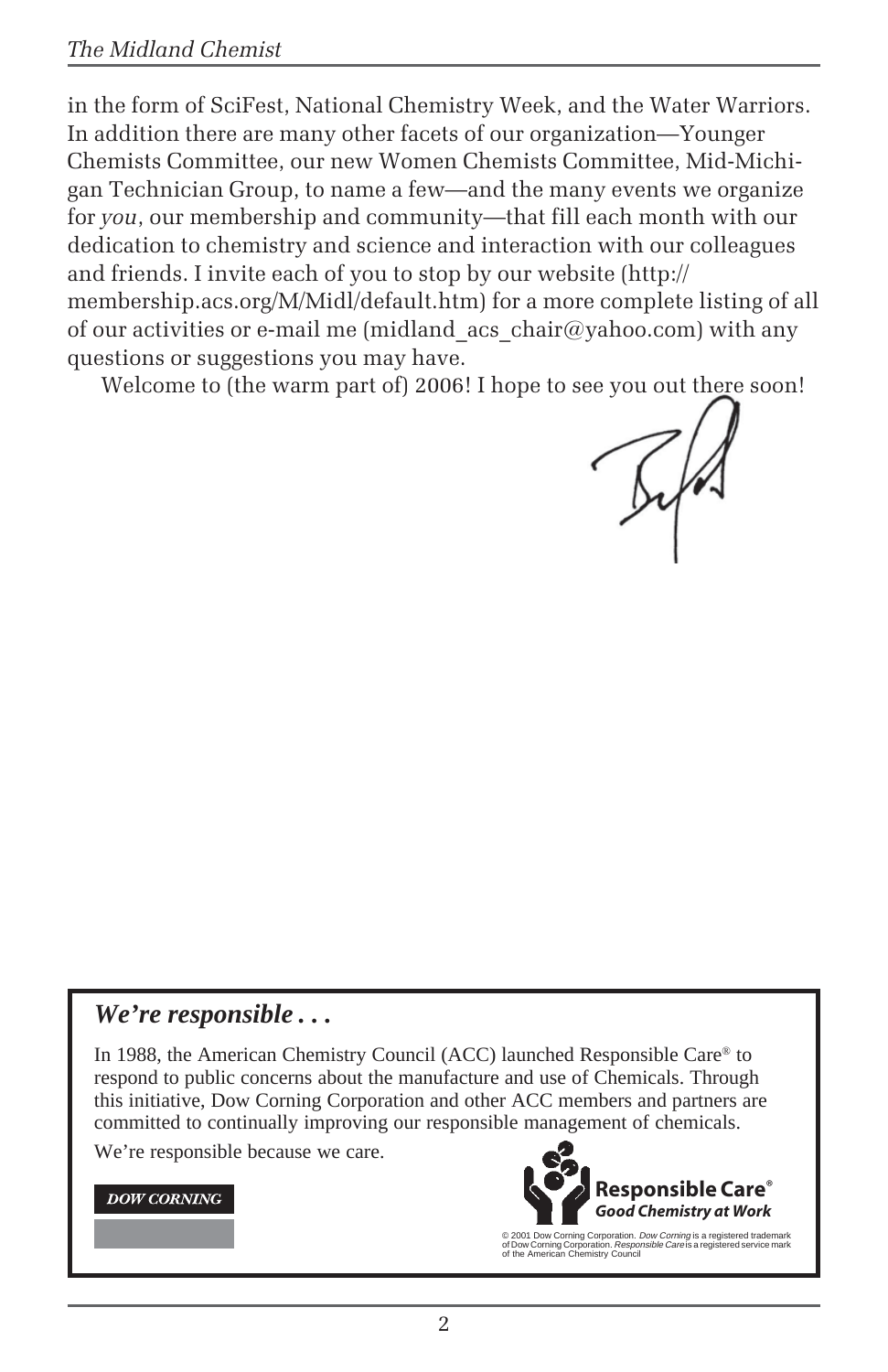# **Register Now for 2006 CRM**

The Midland Section of the American Chemical Society is hosting the 37<sup>th</sup> ACS Central Regional Meeting & 39<sup>th</sup> Silicon Symposium in Frankenmuth, Michigan, from May 16–20, 2006. The conference promotes science, chemical education, and the diverse interactions between the scientific disciplines and represents a unique opportunity for researchers, scientists, educators, and students from around the region and the world to participate and interact. Cross-talk between disciplines, businesses, geographies, and educational venues contribute to the event's theme: "*Diverse Interactions: The Elements of Success*."

Notably, Jean-Michel Cousteau, the eldest son of the late ocean explorer Jacques Cousteau and founder of the Ocean Futures Society, will open the conference with his presentation, "Ecology, Economy, and the

Sea."

Dow Corning is a major sponsor for this event, which is chaired by Kurt Brandstadt, Ph.D. Organizers expect approximately 1300 participants for targeted technical sessions, award symposia, workshops, and highlighted activities, including:



- 4-Day Symposium: 4 plenary lectures and over 40 symposia and workshops
- 3-Day Exposition: ~40 participants from various companies and institutions
- Social Activities: Two banquets, BBQ including passes to the 2006 World Expo of Beer, student-professional mixer, spouse activities.

Register early for an opportunity to win an Apple iPod portable media player. Also check out the humor section of the website for unique "geek" comic relief (www.crm2006.org or www.siliconsymposium.com). Created by Brian Marinik and Chris Sushynski, the Periodic Diverse Interactions Defense Team, or P.D.I.D.T. (pronounced p-diddy), features a cast of elemental superheroes (and some people you may recognize from the halls of Dow Corning). Led by General Wolfram Tungsten, they battle evil Dr. Einsteinium as he plots to create worldwide atomic instability. (Oh no, not that!)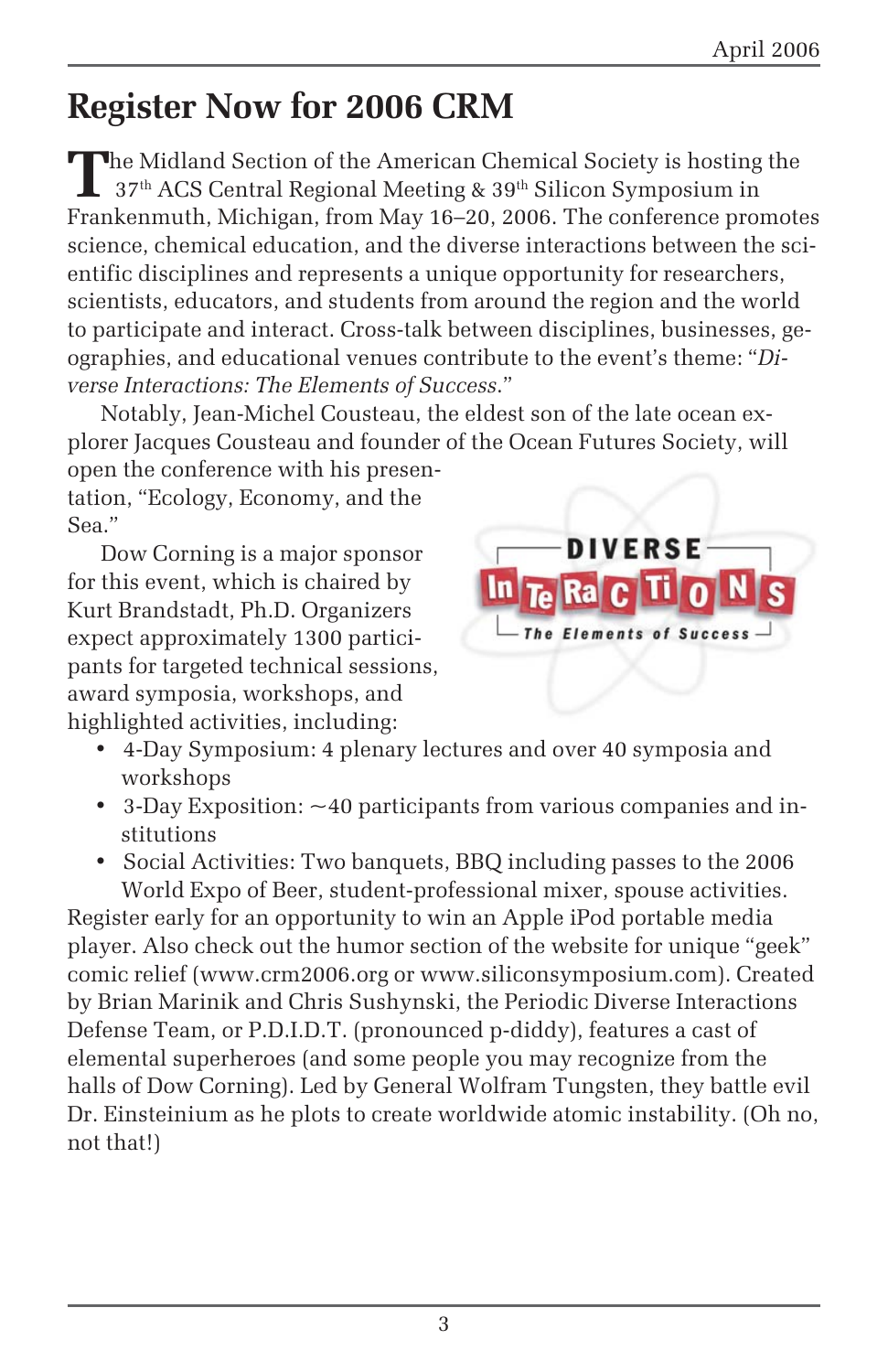## **Special Symposium at CRM Features Local Chemistry History**

### *By Wendell Dilling*

**A** symposium on the History of Chemistry in the Midland ACS Section Area will be held at the 2006 Central Regional Meeting on Thursday afternoon, May 18, 2006, 2:30–5:00 p.m. This special symposium was organized by Dr. Wendell Dilling, Midland Section Historian. The history of chemistry in the Midland ACS Section area (Midland, Bay, Saginaw, Isabella, and Gratiot Counties in Michigan) dates back to the 1890s when Herbert H. Dow arrived in Midland. Planned presentations will trace some of the highlights of the company he founded and of some other important chemistry-related institutions, including Dow Corning Corporation and the departments of chemistry of the academic institutions in the Midland Section area. Dr. Etcyl H. Blair, vice-president of Health and Environmental Sciences at Dow from 1978 to 1986, will recount some of the history of The Dow Chemical Company. Dr. James R. Falender, vice-president of Science and Technology at Dow Corning Corporation from 1999 to 2000, will do the same for Dow Corning Corporation. Dr. Bob A. Howell, professor of chemistry (1976 to present), Central Michigan University, will describe some history of the chemistry departments at the colleges and universities in the Midland Section area, including Alma College, Central Michigan University, Delta College, and Saginaw Valley State University.



*Visit GLTaC at Booth 22 during the ACS Central Regional Meeting in May*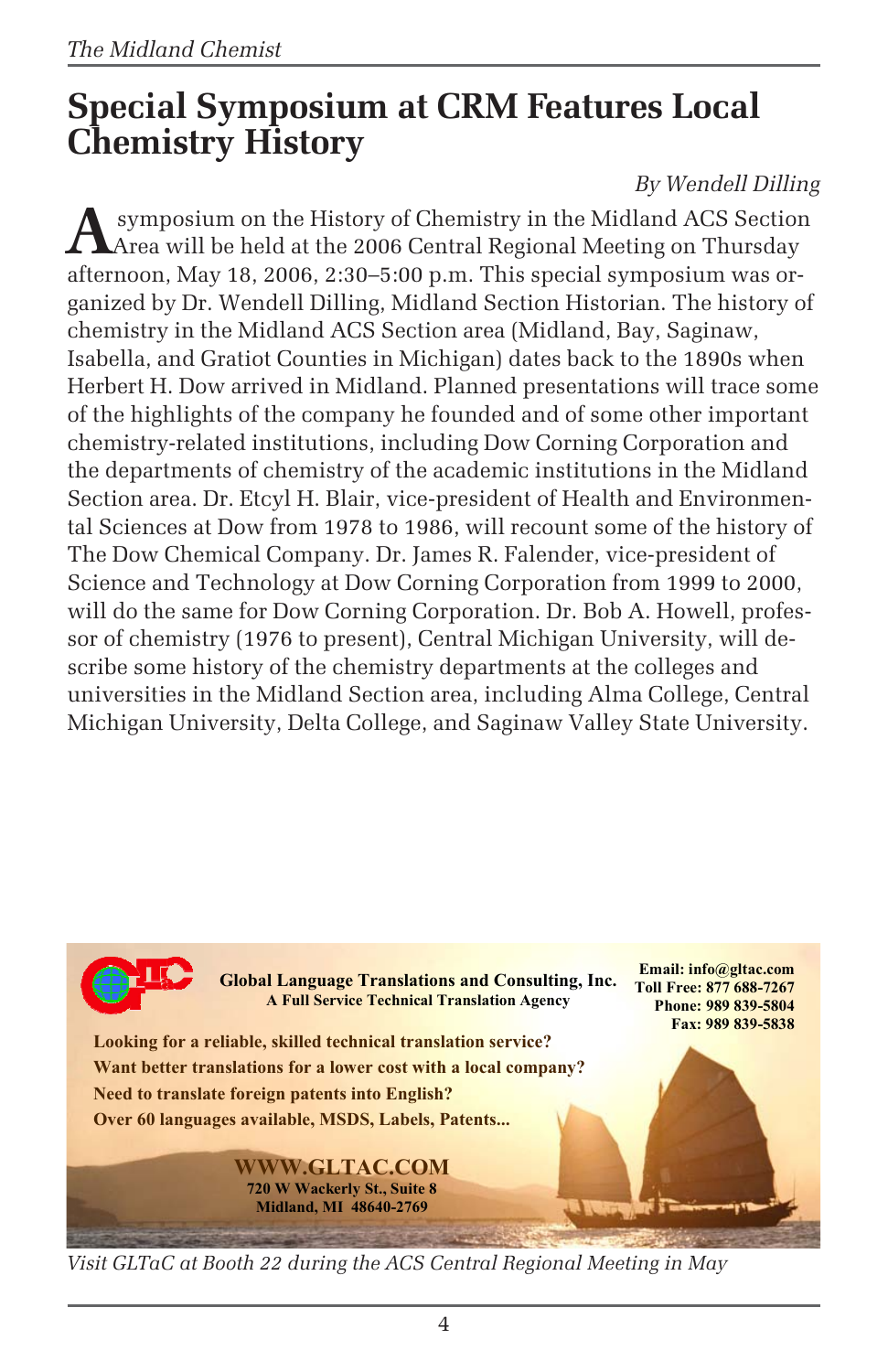## *Call for Nominations*

## **Promotion of Diversity in Chemistry, Related Sciences and Engineering Award**

*By Minghui Chai*

The Midland Section of the American Chemical Society presents the<br>"Promotion of Diversity in Chemistry, Related Sciences and Engineering Award" biannually to a person or group residing in Midland, Bay, Saginaw, Isabella, or Gratiot County for outstanding achievement in enhancing the participation of underrepresented groups in the study of chemistry, related sciences, and engineering. The award will be presented at the ACS Science Education and Awards Banquet at the 2006 ACS Central Regional Meeting and 39th Silicon Symposium on May 17, 2006, at Zehnder's of Frankenmuth. (Please see pg. 8 and the CRM web site www.crm2006.org for more information on the banquet.)

The criteria for this award include teaching, mentoring, serving as a role model, and active and sustained participation in organizations that support diversity which have had a demonstrable impact on the promotion of diversity in chemistry, related sciences, and engineering. Members of the Midland Section Minority Affairs Committee are ineligible to receive this award. Previous recipients of this award include Richard Stringfield, George Gant, and Smallwood Holoman, Jr.

Recipients of this award will be selected by the Midland Section Awards Committee. Nominators should write a letter describing the attributes of the candidate. Supporting letters from students, colleagues, supervisors, and community leaders are strongly encouraged. The revised deadline for nominations is April 15, 2006. Electronic or fax submissions are acceptable. All submissions must be accompanied by the name, position, address, and phone number of the nominator.

Please submit nominations to: Minghui Chai, Chair Phone: 989-774-3955; Fax: 989-774-3883 ACS Awards Committee Email: chai1m@cmich.edu Department of Chemistry Central Michigan University Mt. Pleasant, MI 48859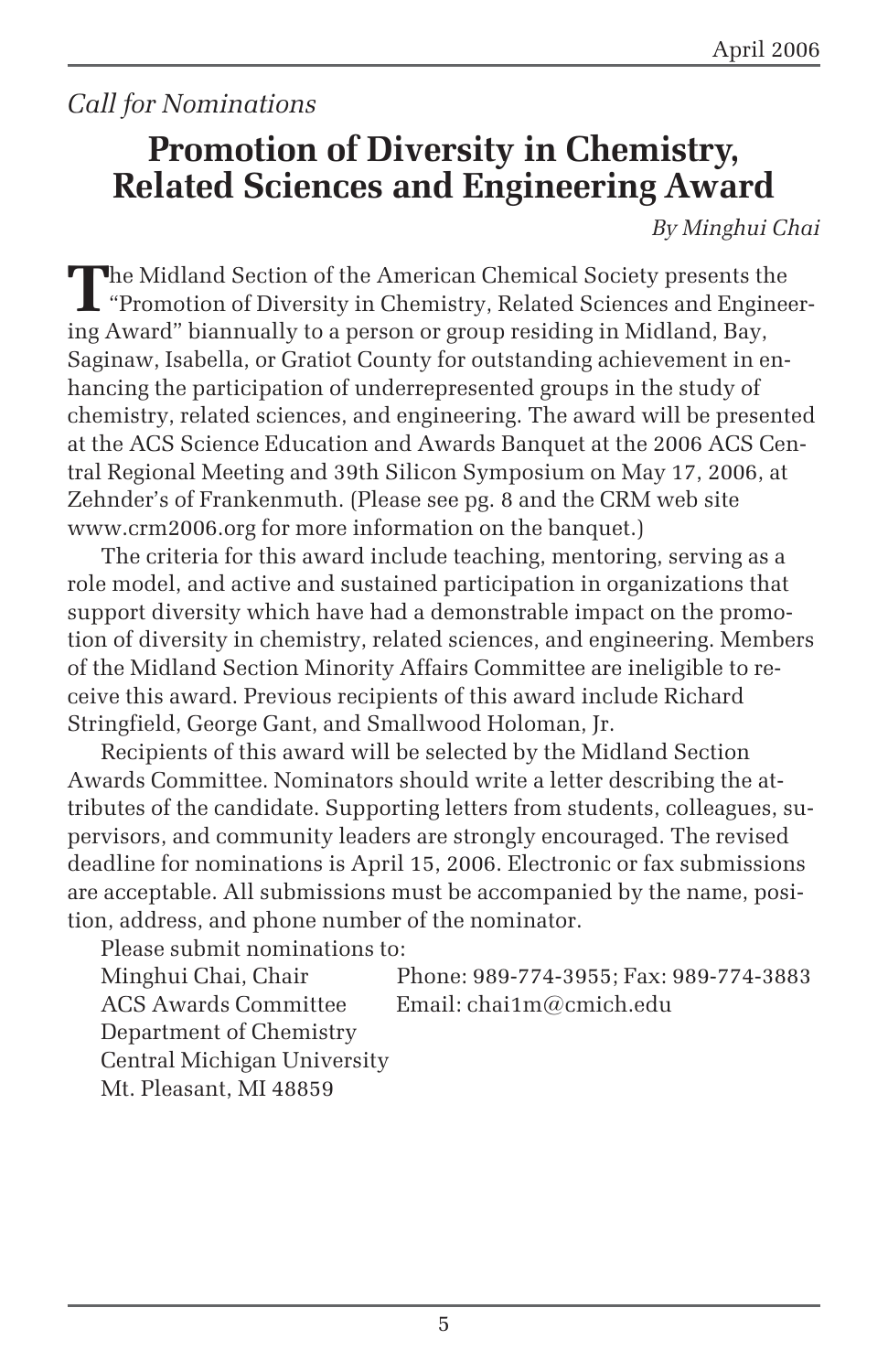## *Call for Nominations* **2006 Science Teaching and Education Volunteer Awards**

**E**ach year the Midland Section of the ACS presents awards to recognize<br>coutstanding achievement in the teaching of the chemical sciences. Nominations for the 2006 awards are invited. Awards are presented for Outstanding Achievement in the following areas:

- Elementary Level Science Education
- Middle Level Science Education
- High School Chemistry Teaching
- College Chemistry Teaching

Candidates for these awards must be educators at schools in the fivecounty geographical area of the Midland Section: Bay, Gratiot, Isabella, Midland, and Saginaw Counties.

A Science Education Volunteer of the Year award will be presented to an individual who makes a substantial contribution to science learning in the Midland Section through voluntary efforts.

Recipients of all awards will be selected by the Awards Committee. Nominators should write a letter indicating the award and describing the attributes of the candidate. Supporting letters from students, colleagues, supervisors, and community leaders are strongly encouraged. The revised deadline for nominations is April 15, 2006. Electronic or fax submissions are acceptable. All submissions must be accompanied by the name, position, address, and phone number of the nominator. Award recipients as well as high school and college student award recipients and Chemistry Olympiad winners will be honored at the ACS Science Education and Awards Banquet at the 2006 ACS Central Regional Meeting and 39th Silicon Symposium on May 17, 2006, at Zehnder's of Frankenmuth. (Please see pg. 8 and the CRM web site www.crm2006.org for more information on the banquet.) The Awards Committee greatly appreciates the efforts involved in nominating someone and thanks you for helping to recognize deserving educators in our section.

*Parents: Does your child have a great science teacher? If so, consider nominating him/her and pass this flier along to that teacher's principal or section head.*

Please submit nominations to:

Minghui Chai, Chair Phone: 989-774-3955; Fax: 989-774-3883 ACS Awards Committee Email: chai1m@cmich.edu Department of Chemistry Central Michigan University Mt. Pleasant, MI 48859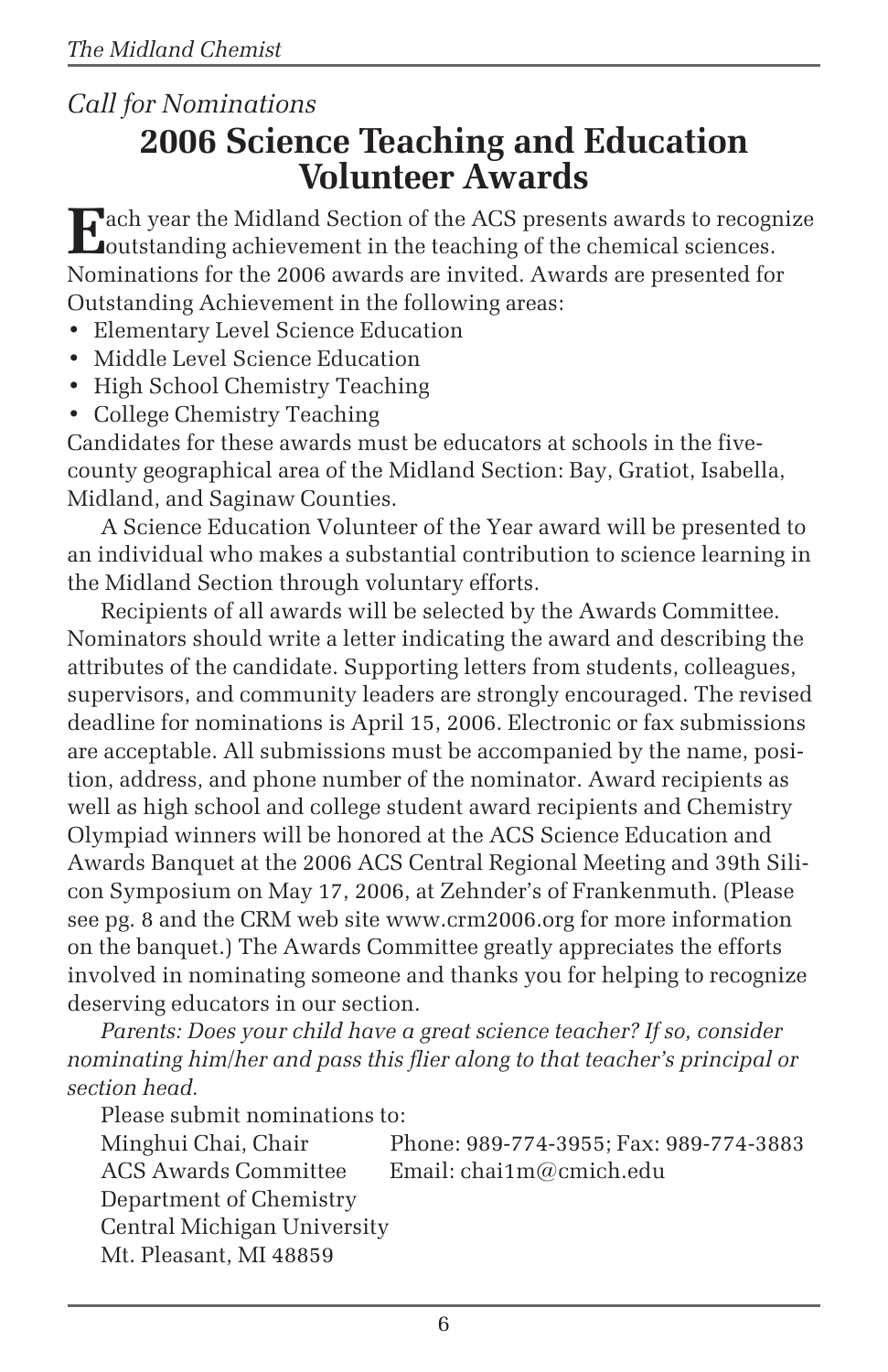A list of previous recipients of the awards is provided below and on the following page.

#### *Elementary Level Science Education*

- 1992 Karen Ziemelis
- 1993 Lela Wade
- 1994 Constance A. Dullock
- 1995 Joan Klopcic
- 1996 Mark Hackbarth
- 1997 Denise Koppleberger, Cheryl Ruthig
- 1998 Barbara McGivern
- 1999 John Clark
- 2000 Sue Burtch, Robin Harshman-Rogers, Vicki Richard, Clare Jorgensen
- 2001 Cathy Egerer, Amy Hindbaugh-Marr
- 2002 Maureen Becker
- 2003 Leon Katzinger
- 2004 **Joan Roels**
- 2005 Curt Moses

#### *Middle Level Science Education*

1992 Derrell Steffen 1999 not awarded 1993 Laurie Hepinstall 2000 not awarded 1994 JoAnn Kraut 2001 not awarded 1995 not awarded 2002 Joel Mikusko 1996 Barbara J. Bibbee 2003 not awarded 1997 Gary J. Johnson 2004 Christine Brillhart 1998 not awarded 2005 not awarded

#### *High School Chemistry Teaching*

- 1989 Robert Wallace 1998 Dale Ressler
- 
- 
- 1992 John Clark, Edna Konwinski 2001 William Stokes
- 
- 1994 Jo Ann Pelkki 2003 not awarded
- 
- 
- 1997 Mary Fredell

#### *College Chemistry Teaching*

| 1989 Joan Sabourin    | 1998 Thomas Delia       |
|-----------------------|-------------------------|
| 1990 Bob Howell       | - 1999 - Steven Keinath |
| 1991 – Robert Kohrman | 2000 James Hutchison    |

1990 Gary Ronk 1999 Robert Enszer 1991 not awarded 2000 Steven Kelly 1993 Mary Irons 2002 Robert Hansen 1995 not awarded 2004 Doug Grezeszak 1996 Sandra Schafer 2005 Pamela Thompson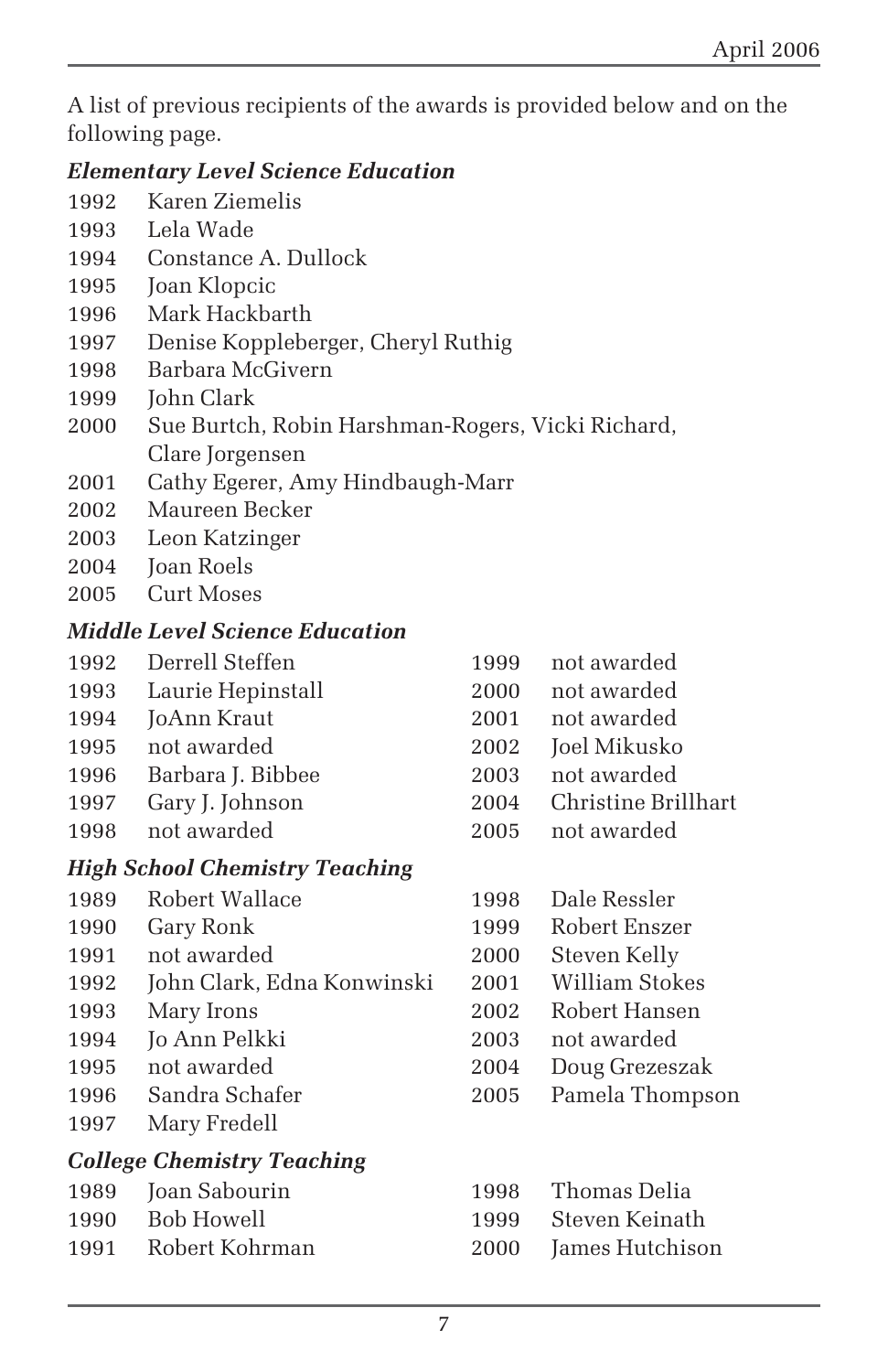|                                    | <b>College Chemistry Teaching, cont.</b> |      |                    |
|------------------------------------|------------------------------------------|------|--------------------|
| 1992                               | Scott Hill                               | 2001 | Sandra Smith       |
| 1993                               | Ajit Sharma                              | 2002 | Margaret Hill      |
| 1994                               | Laura Vosejpka                           | 2003 | Dale Meier         |
| 1995                               | George Eastland                          | 2004 | Katharine Blystone |
| 1996                               | Martin Spartz                            | 2005 | Ronald Sharp       |
| 1997                               | Philip Squattrito                        |      |                    |
| <b>Science Education Volunteer</b> |                                          |      |                    |
| 1992                               | Gregg Young                              | 1999 | William Albe       |
| 1993                               | Peter Bonk                               | 2000 | Karol Childs       |
| 1994                               | Peter Moehs                              | 2001 | Donald Petersen    |
| 1995                               | Gretchen Kohl                            | 2002 | Joan McMahon       |
| 1996                               | John Blizzard, Dick Van Effen            | 2003 | John Blizzard      |
| 1997                               | Marvin Tegen                             | 2004 | Jan Zanyk          |
| 1998                               | Carlton Beyer                            | 2005 | Eldon Graham       |
|                                    |                                          |      |                    |

# **ACS Science Education and Awards Banquet**

Wednesday, May 17, 2006 6:30 p.m. to 9:00 p.m. Zehnder's of Frankenmuth Frankenmuth, Michigan

**T**eachers and students will be recognized at this banquet for their out-I standing achievements in science education.

The cost of the dinner is \$25.00 per person and includes appetizers, dinner, dessert, and beverage. Please respond by mail using the form below. Your banquet reservation request must be received by April 13, 2006. You may also register by e-mail (brian.j.marinik@dowcorning.com) and pay by cash or check at the door. For further information, contact Margo McIvor at 989-496-8086.

To reserve a place at the banquet, return this form with payment by April 13, 2006, to Brian J. Marinik, 2006 CRM Treasurer, 2200 West Salzburg Road-CO42M2, Midland, MI 48686-0994.

| Name(s):          |                                                                        |
|-------------------|------------------------------------------------------------------------|
| Affiliation:      |                                                                        |
| Address:          |                                                                        |
| Phone/E-mail:     | ACS member? Y N                                                        |
| Number of Guests: |                                                                        |
|                   | ase enclose nayment of \$25.00 per person. Checks should be payable to |

Please enclose payment of \$25.00 per person. Checks should be payable to "2006 CRM".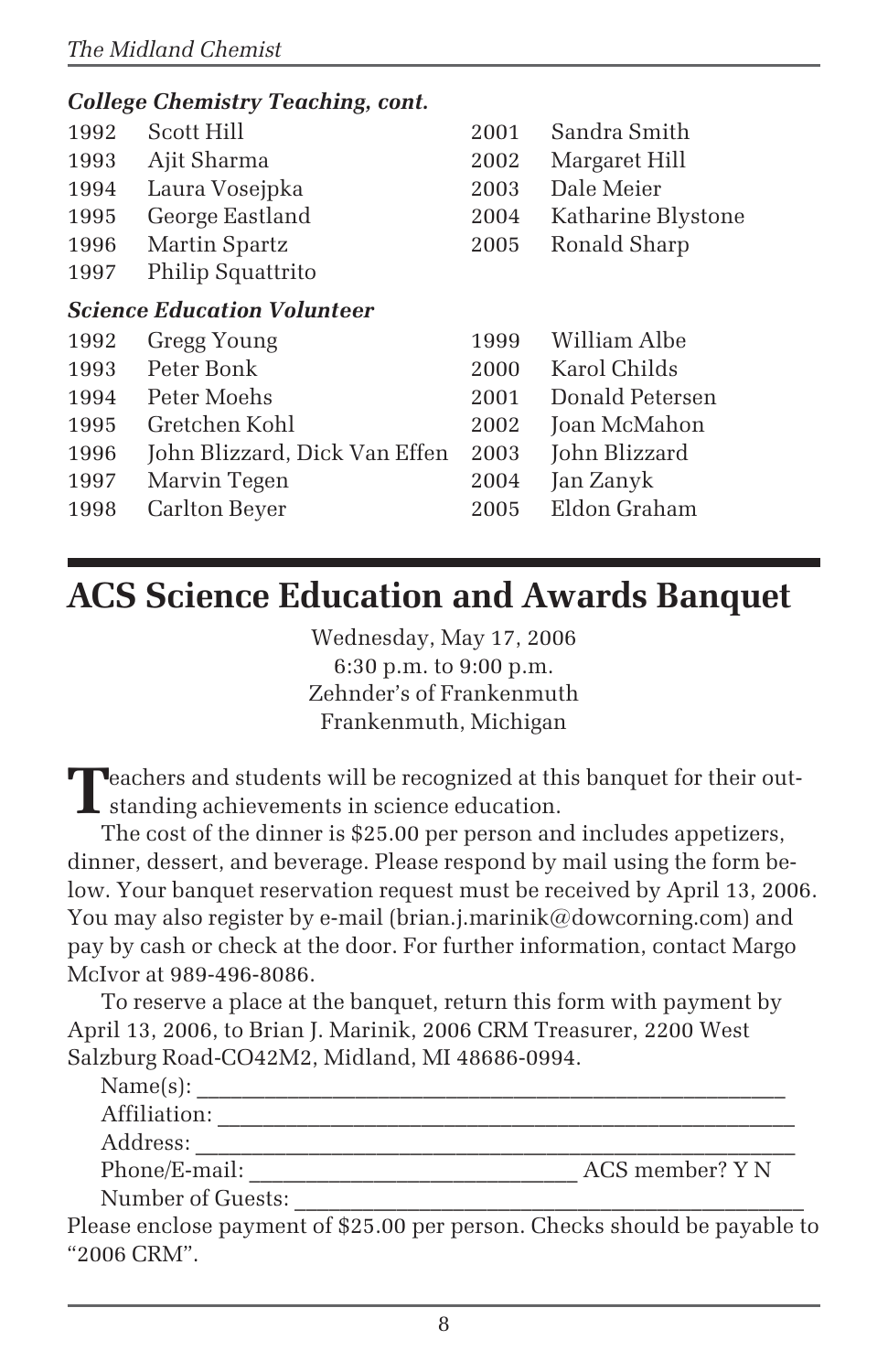## **Local Technologist Coauthors Book for Children**

*Adapted with permission from DC Internal News, Oct. 20, 2005* As a child, Patricia Moore wanted to see things that could not be seen<br>with the naked eye. She wanted to know why metal rusts, how glue works, or why plants grow faster in certain soils. She fell in love with chemistry and never looked back.

Pat is the coauthor of *You Can Be a Chemist*, an illustrated children's book published in 2005. The book, with Judith Love Cohen and illustrations by David A. Katz, is one in a series that showcases people whose careers might encourage children to study math and science.

"I thought if this could touch a heart, or if this could encourage someone to think about chemistry, then I was glad to be able to bring in *the life* to it," said Pat, who is an S&T



Technologist in the Pressure Sensitive Adhesive development group at Dow Corning.

As a part of National Chemistry Week, Pat spoke to children about chemistry at Eastside Middle School and Washington Elementary in Bay City on Oct. 19 and 20, 2005, respectively. She also signed copies of her book, which are available free of charge, courtesy of the Dow Corning Foundation. Another book signing, at Sci-Fest 2005 in October, drew many interested youngsters.

Pat, who is the youngest of seven children, was born in Monroeville, Alabama, in 1955. She was fascinated by chemistry at a young age and was encouraged to dream by her mother, Corrie. With only a fifth-grade education, Corrie's wish was to have all of her children graduate from high school. Pat had every intention of doing that, and much more.

She was partial to biology in high school, but her interest extended beyond living things to include how *all* materials worked in the world. Pat's passion for science secured her internships at a number of large chemical companies and enabled her to graduate from Central State University in Ohio in 1977 with a B.S. degree in chemistry. Her first job out of college was at Dow Corning. She hasn't left since.

In her first of 29 years at the company, she worked in a group of 35 engineers and chemists where she was the only woman. Since then, she has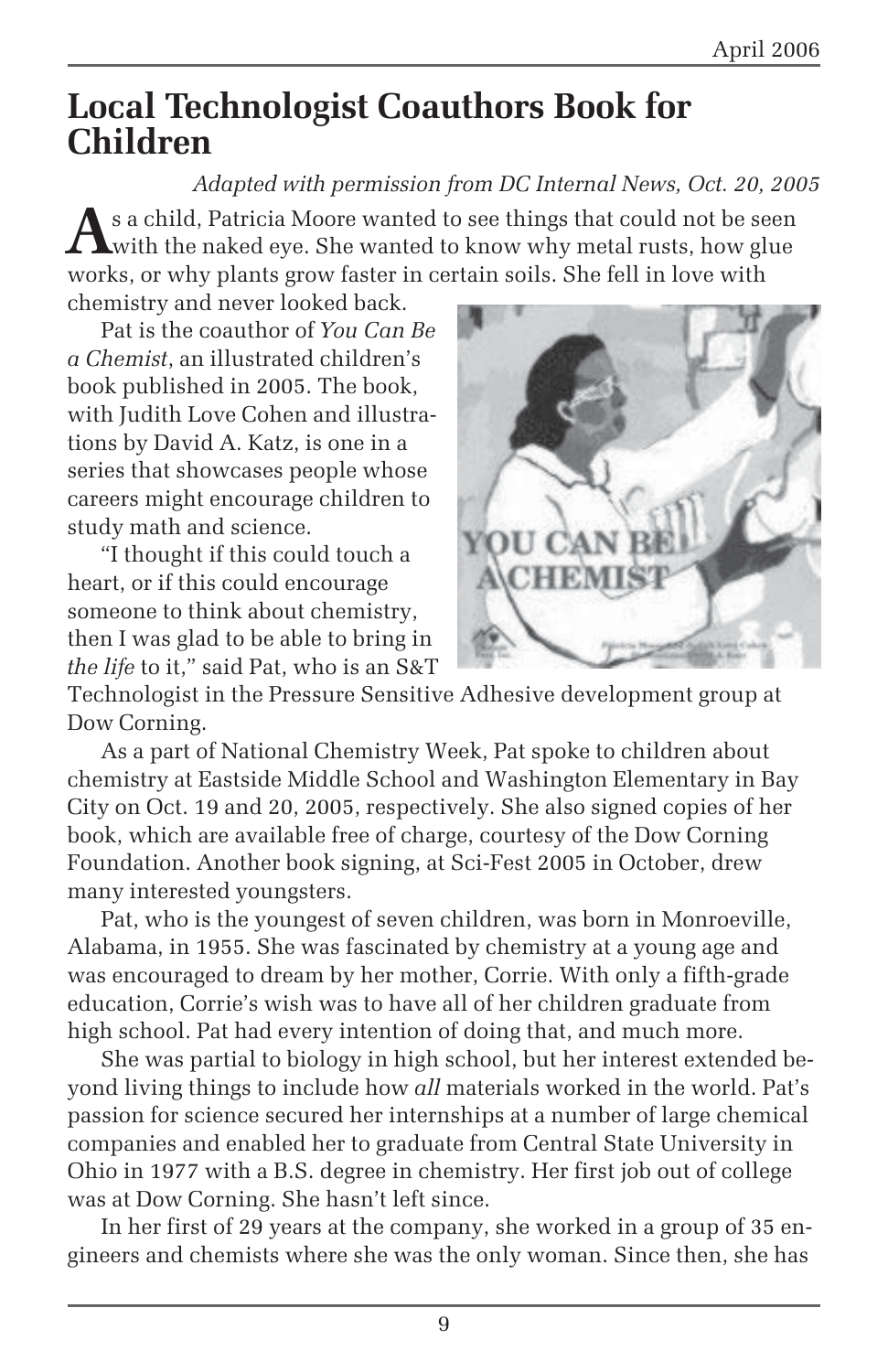#### *The Midland Chemist*

worked in many different areas: Process Research and Engineering Group (in Carrollton); Analytical Department; Fluids, Resins and Process Industries; Fluids and Resins Expertise Center (in Midland); Central Research & Development Reinforcement Expertise Center.

Pat is exceptionally busy outside of the laboratory. In addition to speaking to elementary, middle, and high school children and judging local science and engineering fairs, she also ministers several times a year to residents of a drug rehabilitation facility. She raises money for the Pregnancy Resource Center in Midland and fre-



quently serves as a *doula*, which is a person who helps young girls throughout the pregnancy, both during delivery and then afterward as a mentor.

As a member of Apostolic Pentecostal Temple Church in Midland, Pat volunteers her time as the World Missions Director, the Uplift Singles Coordinator, the leader of the Women's Jail Ministry, a Prayer Ministry leader, and somehow finds the time to teach the young adult Sunday school class for ages 15–21.

Pat was one of four Dow Corning recipients of the Martin Luther King award in 2006. She has accepted an invitation to be the featured speaker at the "Women In Chemistry" luncheon during the 2006 ACS Central Regional Meeting in May in Frankenmuth.

# **PROTECTION**

**Willis J. Pennington, MBA**

Discover how a Financial Advisor who listens to you and a well-developed investment plan can help protect your assets and lifestyle. Contact me today.

## Financial Advisor **RAYMOND IAMES** SASSOCIATE

5800 Gratiot Road, Suite 106 Saginaw, MI 48638 800-562-1918 • 800-790-1130 Willis.Pennington@RaymondJames.com

*You first.* 2336f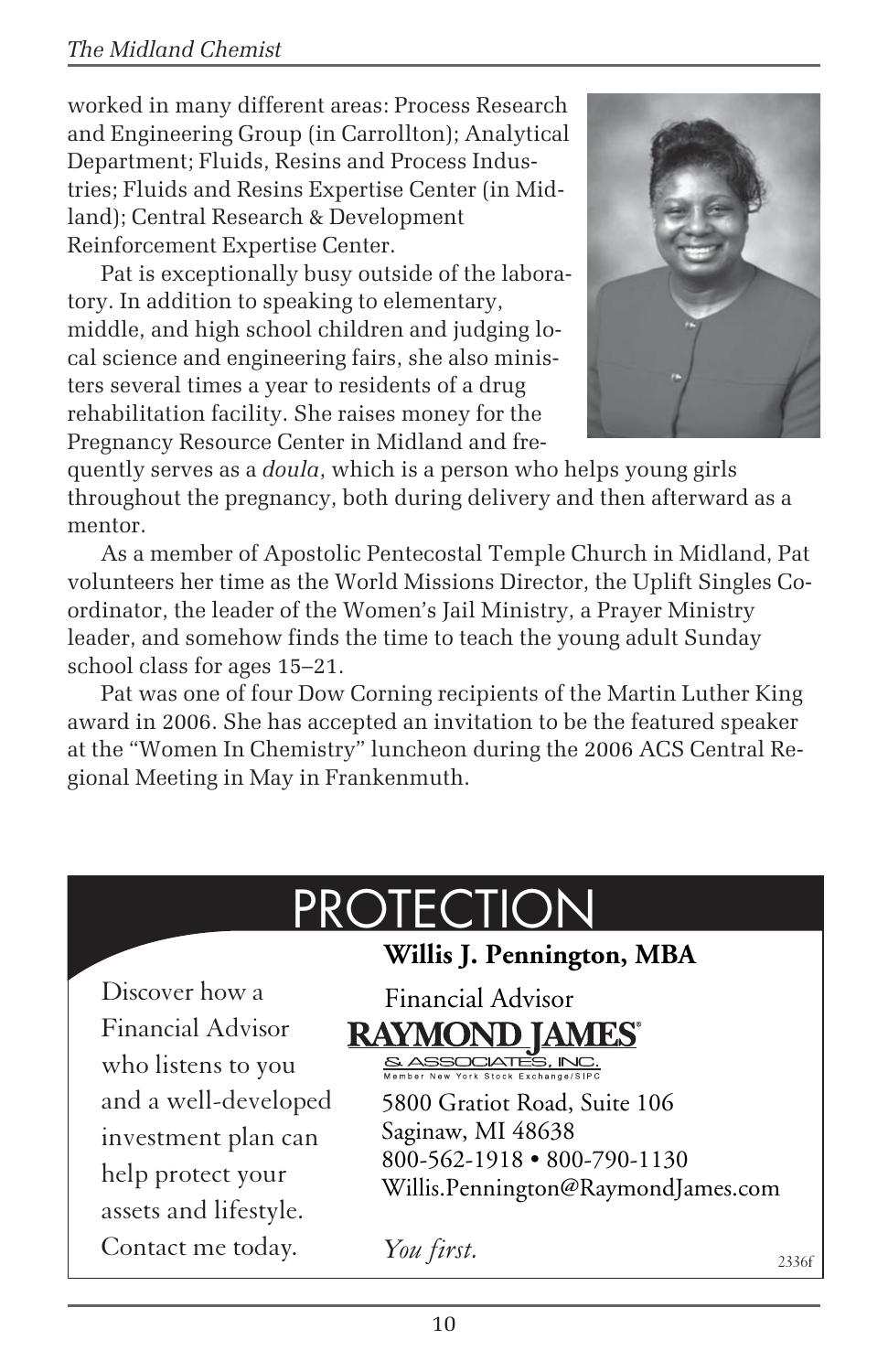## *Company Profile*

## **QuadSil: New Company Focuses on Silicone and Silane R&D**

*By David Baker*

QuadSil™ Inc. is a silicone and silane research, development, and con-<br>sulting company. The "Sil" in the company name represents the market focus on silicon-based materials, and "Quad" represents the four

founders of the company. It is based in a 5,000-ft2 facility located at 210 Arrow Cove in Midland. The main focus of the company is on contract research and development.

Their major customer is Dow Corning, with whom they work very closely on both existing materials and new business opportunities. Many of their processes and formula-



*One of the first-class labs at QuadSil Inc.*

tions use Dow Corning products and starting materials. QuadSil also works with clients in product prototyping to modify and develop existing materials. The facilities in Midland can handle the preparation of samples and materials in 5- to 50-gallon quantities; larger quantities are outsourced to the client's manufacturing facility.

QuadSil has a wide array of equipment for polymer processing, including single fiber extruders, injection molders, and high temperature mixers. These capabilities are complemented with high pressure reactors, high torque stirrers, and Parr hydrogenators for polymer synthesis. Their facilities also have mechanical testing equipment, including an Instron tensiometer and an impact tester.

QuadSil employs eight silicone experts who are ideally suited as consultants to the silicone industry. These consultants provide a variety of services concerning numerous materials—from personal care products to adhesives, binders and coatings; catalysis and curing of materials; and blending and processing of polymers

A review of their business capabilities profile provides a broad outline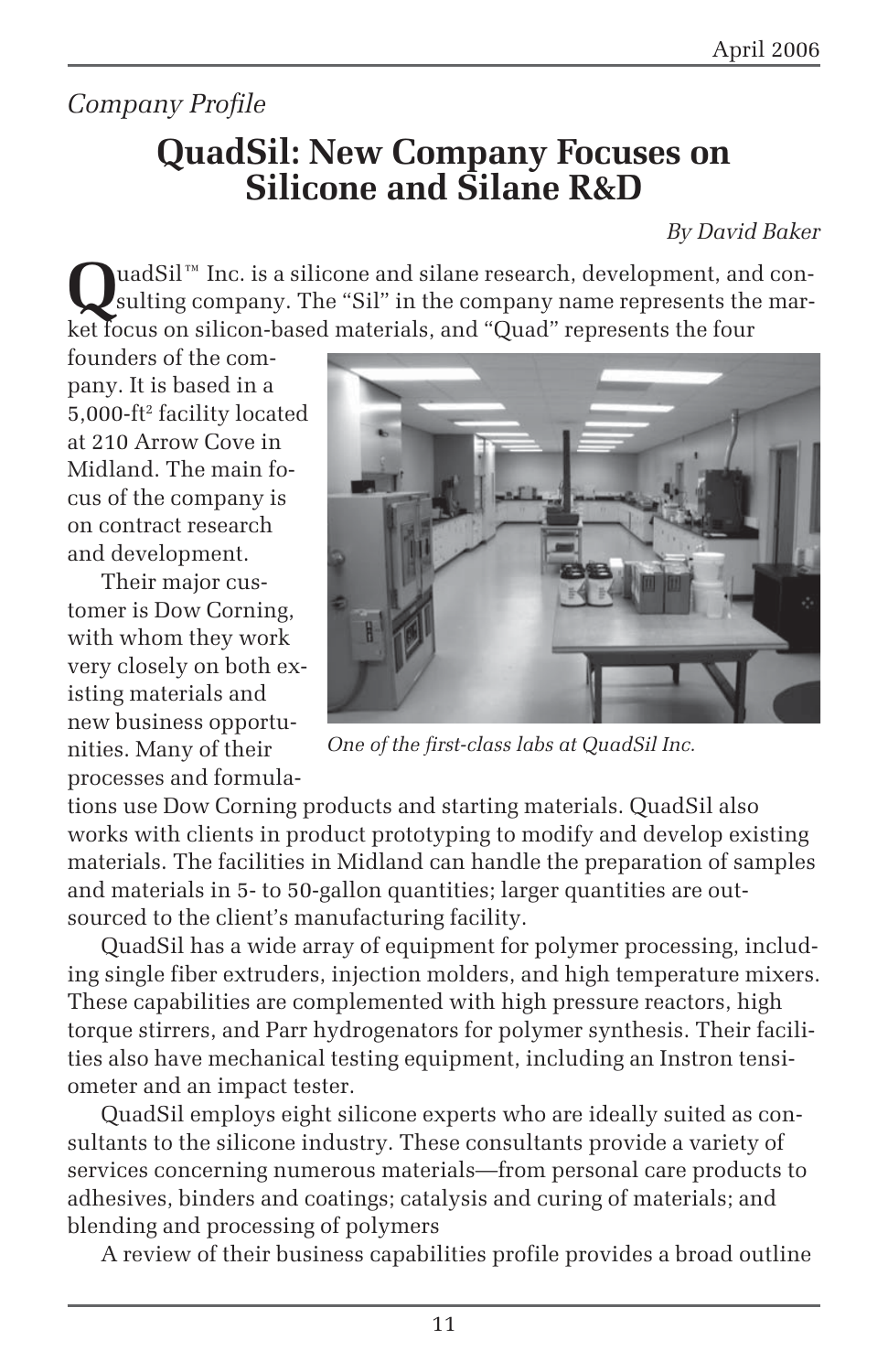of their fields of expertise, which include polymer blends for adhesives, microencapsulation, hydrogels, and heterophase polymer systems. For more information about QuadSil's services and research opportunities, contact John Blizzard at 1-888-782-3745.

# **Eight Weyenberg Grants Awarded in 2005**

The Midland Section offers small travel grants to help students present I their work at scientific meetings. Since 1999, the grant has been known as the Donald R. Weyenberg Memorial Student Travel Grant in honor of Don Weyenberg, a pioneering research chemist who strongly promoted science and believed in the value of students attending scientific meetings and conferences to present their work. During 2005, eight travel grants of \$250 each were given to students from universities in the fivecounty area of the Midland Section.

# **Welcome! to New Midland Section Members**

*By Connie Murphy*

**W**elcome to the following people who have recently either joined the American Chemical Society or transferred into the Midland Section.

- Gregory Becker
- Mary Ann Jones
- Duncan C. Harter
- Phil Sheridan
- Krishnamoorthy Kuppannan



**MORE THAN A TESTING LAB - YOUR RESEARCH PARTNER** 

Our specialty: Using the best instruments and our collective years of staff experience to solve real-life, production-halting, career-threatening, boss-panicking problems. Quickly. Affordably. Authoritatively.

#### BRING ON TI HE TOUGH PROBLEMS.

1910 W. St. Andrews Rd., Midland, MI 48640 Phone: 989-832-5555 info@impactanalytical.com

Fax: 989-832-5560 www.impactanalytical.com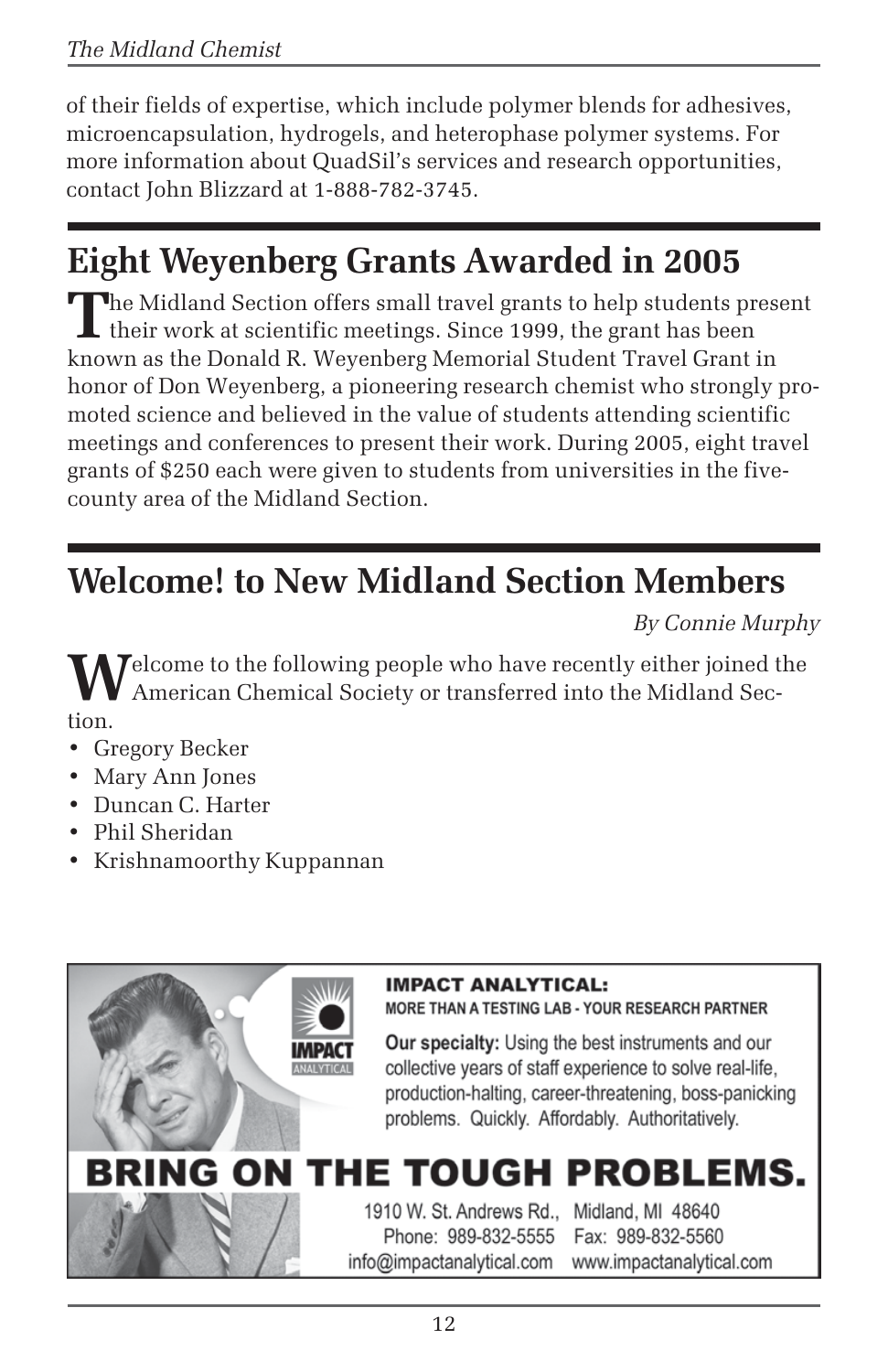## **Krystosek Receives National Chemical Technician Award for 2006**

We are pleased to announce that the<br>2006 National Chemical Technician Award is being presented to Robert Krystosek, a senior research technologist at The Dow Chemical Company and member of the Midland Section of ACS and the Mid-Michigan Technician Group (MMTG).

The National Chemical Technician Award was established in 1989. It is presented annually by the ACS Division of Chemical Technicians (TECH) to a chemical technician who has demonstrated an extremely high degree of professionalism. Criteria used to judge the award include technical skills, communication skills, safety, reliability, leadership,



teamwork, publications, and presentations. Additional professional and community activities are also considered.

Bob received an A.A.S. degree in chemical technology from Milwaukee Area Technical College in 1981. He began work at Dow that same year in the Materials Testing Laboratory. Since then he has developed a wide range of technical expertise, from fibers and dielectric films to homogeneous catalysis and combinatorial chemistry. He is a strong technical communicator, as evidenced by his many internal technical reports and external presentations at national meetings. He is a coauthor of a U.S. patent and has received seven Dow special recognition awards. In 2003 Bob received the Outstanding Chemical Technician Award from the Midland Section.

But technical abilities are not all that it takes to be recognized at such a high, national level. According to one nomination letter: "In addition to his technical achievements, what sets Bob apart as an exceptional professional are his extraordinary leadership, communications, interpersonal, organizational, and mentoring skills…. He takes pride in his chosen profession and takes an active role at the national level of the ACS." From another letter: "He is one of the reasons I decided to stay in my group. Bob has a personality that makes you glad that he is one of your team members. He is willing to help others and has a huge network of contacts to help out when problems at times seem hopeless."

Bob has a long and active history with ACS and TECH, culminating in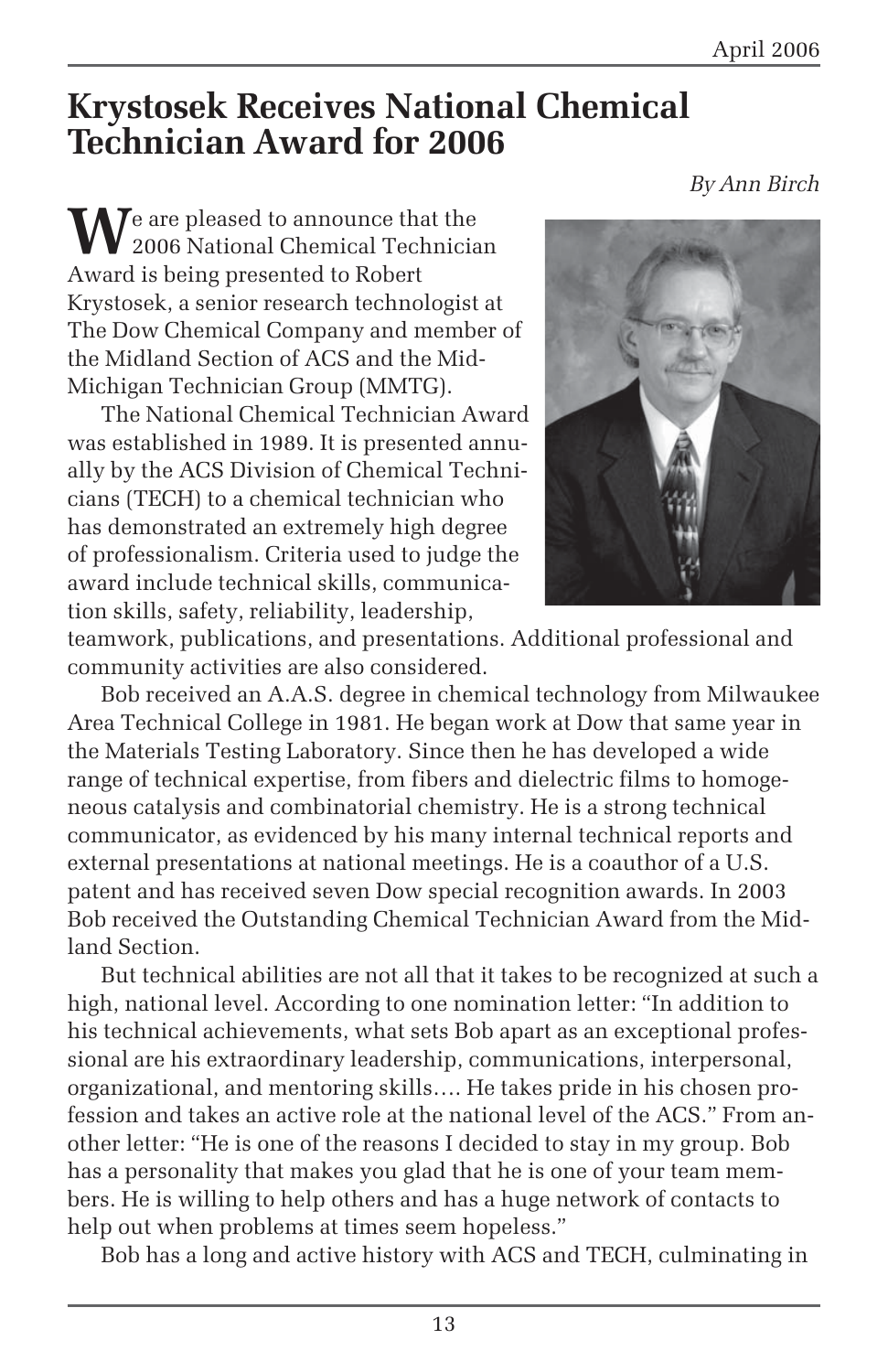2004 when he served as Division of Chemical Technicians chair. Divisional activities under his term as chair resulted in the receipt of two Chemluminary Awards for TECH at the fall 2005 national ACS meeting. He also participated in two external career development panel discussions for technicians. Bob has also supported fellow technicians by serving as a full member of the Committee on Technician Affairs, chairing a strategic planning committee, and serving as Local Section Activities Committee (LSAC) liaison.

In his most recent work at Dow, Bob implemented facilities and engineering changes to add new polar chemistry capabilities to Dow's highthroughput research efforts, positively affecting the R&D programs of several other Dow businesses. This work was presented via two technical posters. Bob achieved Six Sigma Green Belt certification in 2004, working on two Six Sigma projects concurrently.

In a support letter regarding Bob's nomination, a technical leader at Dow summed up Bob's attributes in this way: "Bob embodies what a chemical technician should strive to be and I believe he is most deserving of this award."

Bob will receive the National Chemical Technician Award and a \$1000 honorarium while on an expense-paid trip to the spring national ACS meeting, March 2006. The award is sponsored by S.C. Johnson & Son, Inc.



Living. Improved daily.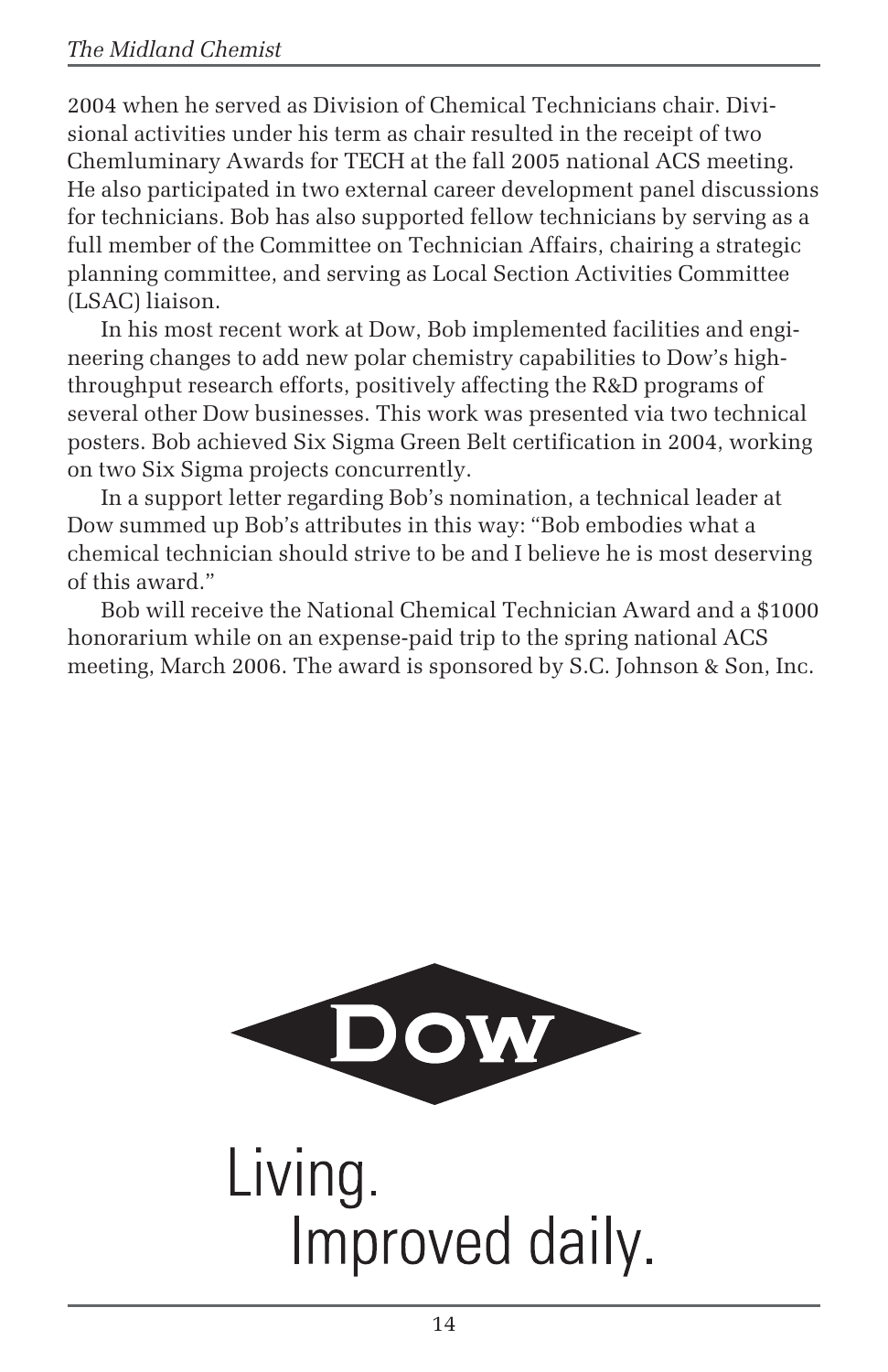# **Thomas Returns for Second Project SEED**

*By Peggy Hill*

**R**yan Thomas was the Midland Section's sole Project SEED student in 2005, returning for a second summer of research under David Karpovich's direction at Saginaw Valley State University this past June. David's group has been working on exploring low-cost biological materials as sorbents for heavy metal cations.

Ryan's projects, spanning over two summers, involved both dried distiller's grain and cattails, determining their respective capacities to remove copper, lead, cadmium, and nickel cations from aqueous solution. Ryan used ICP-mass spectrometry to measure metal cation concentrations of test solutions before and after treat-



*A 2004 photo of Ryan Thomas during an earlier SEED program.*

ment with biosorbent material. He receives high praise from his mentor, David Karpovich, for his excellent aptitude for creative, independent work and his ability to work as part of a larger team.

In between his two research summers, Ryan completed his senior year at John Glenn High School with high honors in both academics and athletics. Graduating as valedictorian of his class, Ryan held an outstanding record of achievement in his classes. Ryan was also captain of his high school football team and earned positions on the *Bay City Times* Dream Team and the *Detroit Free Press* Division III All-State Team. He was also awarded the Coca-Cola Golden Helmet Award given for excellence in both academics and athletics.

Ryan was one of about 20 students who received a Project SEED scholarship for college. He is now in his freshman year at Saginaw Valley State University and is planning to major in chemistry.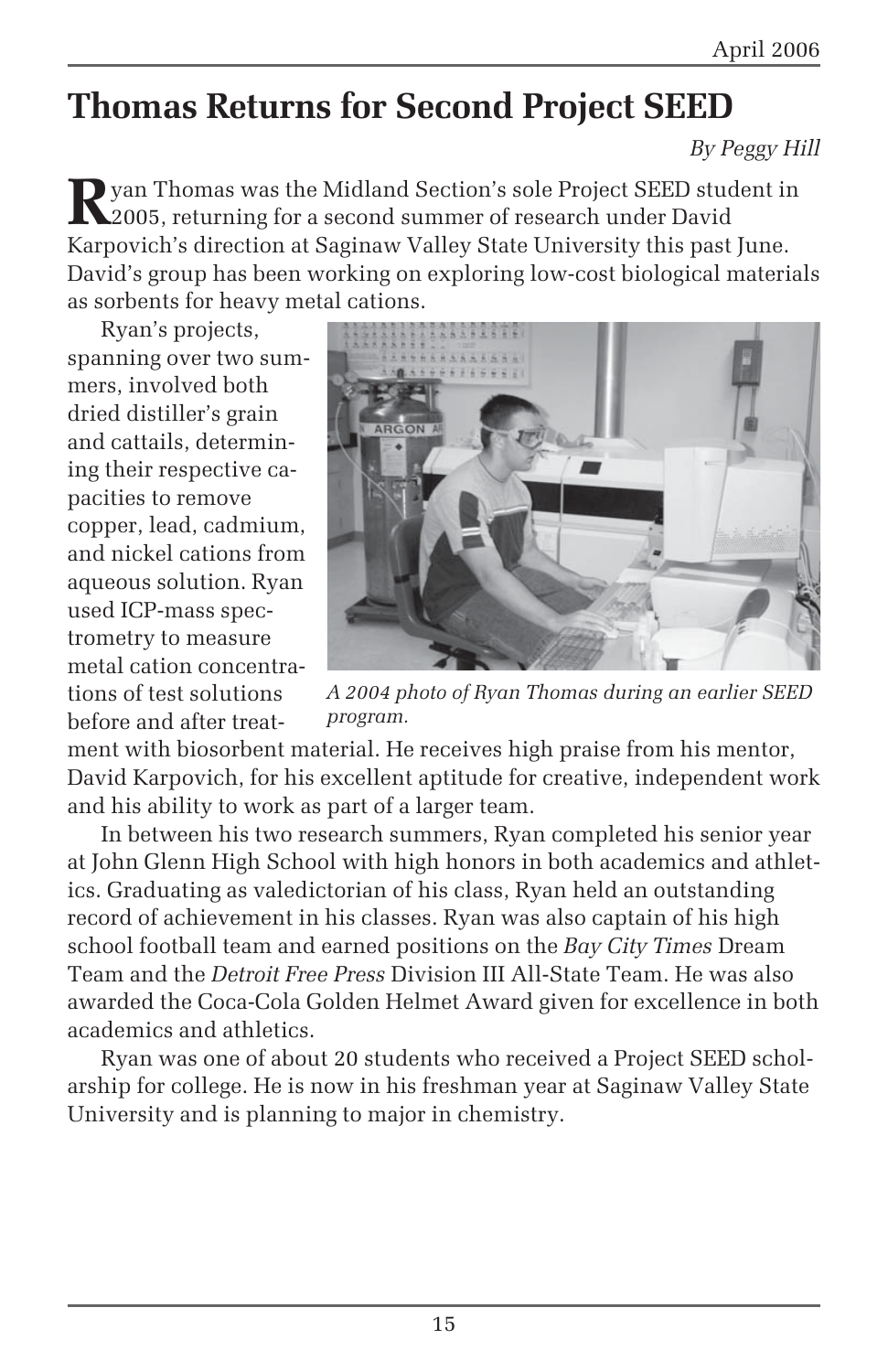# **In Memoriam**

*Adapted with permission from the Mount Pleasant Morning Sun*

## **Kenneth Magnell**

**D**r. Kenneth Robert Magnell, 67, a chemistry professor emeritus at Central Michigan University, died February 4, 2006.

Born in Detroit, he received B.S. and M.S. degrees in chemistry from Wayne State University and a Ph.D. in inorganic chemistry from the University of Minnesota. In 1970, he joined the faculty at Central Michigan University where he remained until his retirement in 2003. His early research was in the area of transition metal coordination chemistry. In 1981, he spent a sabbatical year at York University in Toronto.

Ken taught a variety of courses during his career, including upper level courses in inorganic chemistry. His focus, however, was in the area of general chemistry. Later in his career, he became active in the development of software for chemical education. This interest led to a sabbatical at the University of Wisconsin-Madison in 1997 that culminated in the publication of a program for students to create Lewis electron dot structures interactively as part of the *JCE Software* General Chemistry Collection (7th Edition).

According to Peggy Hill, a former colleague of Ken at CMU: "Ken was very committed to undergraduate education. He developed computerbased visual images of chemical reactions and processes so that students could better picture the ideas he wanted to teach. He was also very caring about students. He went out of his way to assist them when there were difficulties to overcome. In one instance, Ken spent extra time and effort with a blind student to make sure that she understood the material and had ways to "visualize" the concepts."

The son of a pharmacist, Ken served as the undergraduate pre-pharmacy adviser for nearly three decades, as well as on numerous department and university committees. Following his retirement, Ken enjoyed traveling by motor home to visit family, including a stepson in Alaska. He was active in his church and was an avid volunteer for Meals on Wheels.

He is survived by his wife Ruth, five children, nine grandchildren, one great-grandchild, two brothers, and a sister. He joined ACS in 1967. Ken set up the first Midland Section website and was one of the early preceptors for the Project SEED program in the Midland Section.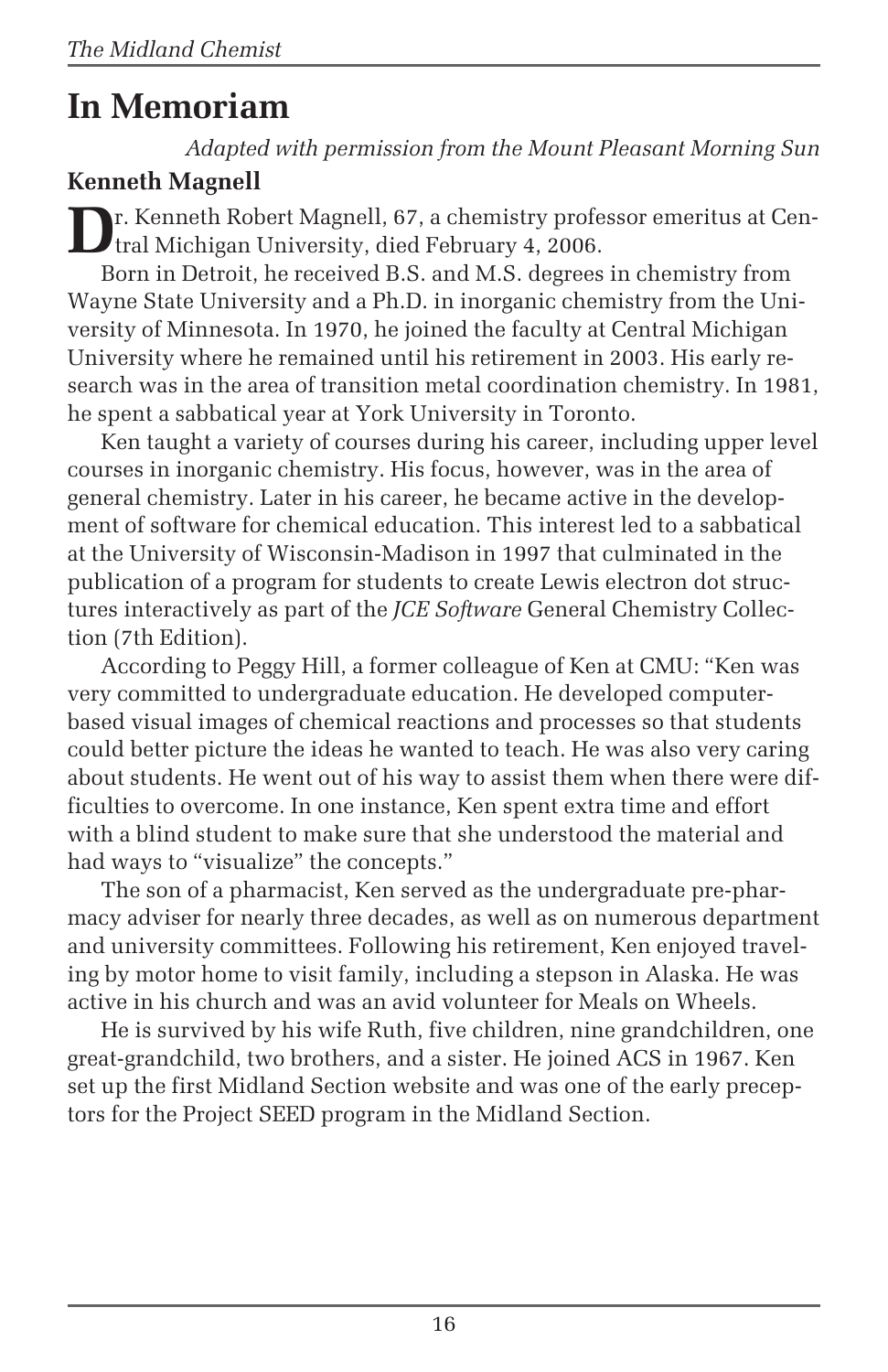# **In Memoriam**

*Adapted with permission from the Midland Daily News*

## **Thomas Hofelich**

**D**r. Thomas C. Hofelich, 52, died on March 11, 2006. Tom was born in Troy, NY, and he grew up in the town of Sand Lake, NY. He graduated with a B.S. degree in chemistry from Clarkson University (Potsdam, NY) in 1975 and a Ph.D. degree in physical organic chemistry from the State University of New York (Buffalo, NY) in 1980. Tom worked two years as a post-doc at Duke University prior to joining Dow in 1982 in the Chemical Processes Laboratory. He joined the Dow Analytical Laboratory in 1983 as a member of the Thermal Analysis group, and he spent the rest of his career working in that group. Tom specialized in calorimetric analysis applied to industrial chemical problems. Tom was recognized for his leadership in the development and application of calorimetric techniques to characterize reactive systems, including the development and commercialization of the Two Drop Calorimeter. He also developed in-situ thermochemical processes for analysis and applied thermoanalytical techniques in the assessment of runaway reaction hazards. More recently he worked on high throughput calorimetry, microcalorimetry, and product lifetime prediction.

Some of Tom's professional awards include Christenson Memorial Calorimetry Award, Bill Doyle Loss Prevention Award, Vernon A. Stenger Analytical Sciences Award, Dow R&D Michigan Analytical Scientists Award, Dow R&D Analytical Sciences Team Work Award, and numerous P.A. Traylor Creativity Awards.

Tom avidly enjoyed golf, tea, haiku, technology, and cooking and was also an accomplished musician enjoying classic, blues, jazz, folk, and rock. He played with the DJam Jazz Ensemble and the Santa Fe Guitar Quartet and volunteered with ACT-SO, a community-based jazz group for youth. Dr. Brad DeRoche, chair of the music department at Delta College, said, "Tom was a very dear friend to me, as well as to many others in the community. His personality was such that you could not forget him! Always so quick with a joke or comment." Angelo Cassar, a member of the Midland Section, was a colleague of Tom's in the local classical guitar society, and remembers Tom as a happy, jovial individual. Tom also served on the Midland Zoning Board of Appeals and on the organizing board of the Currie Golf Course Players Association.

Tom is survived by his wife, Marabeth, his children Alicia and Marty Hofelich, and his stepchildren Russell and Lauren LaBarge, as well as other family members. Tom joined ACS in 1977.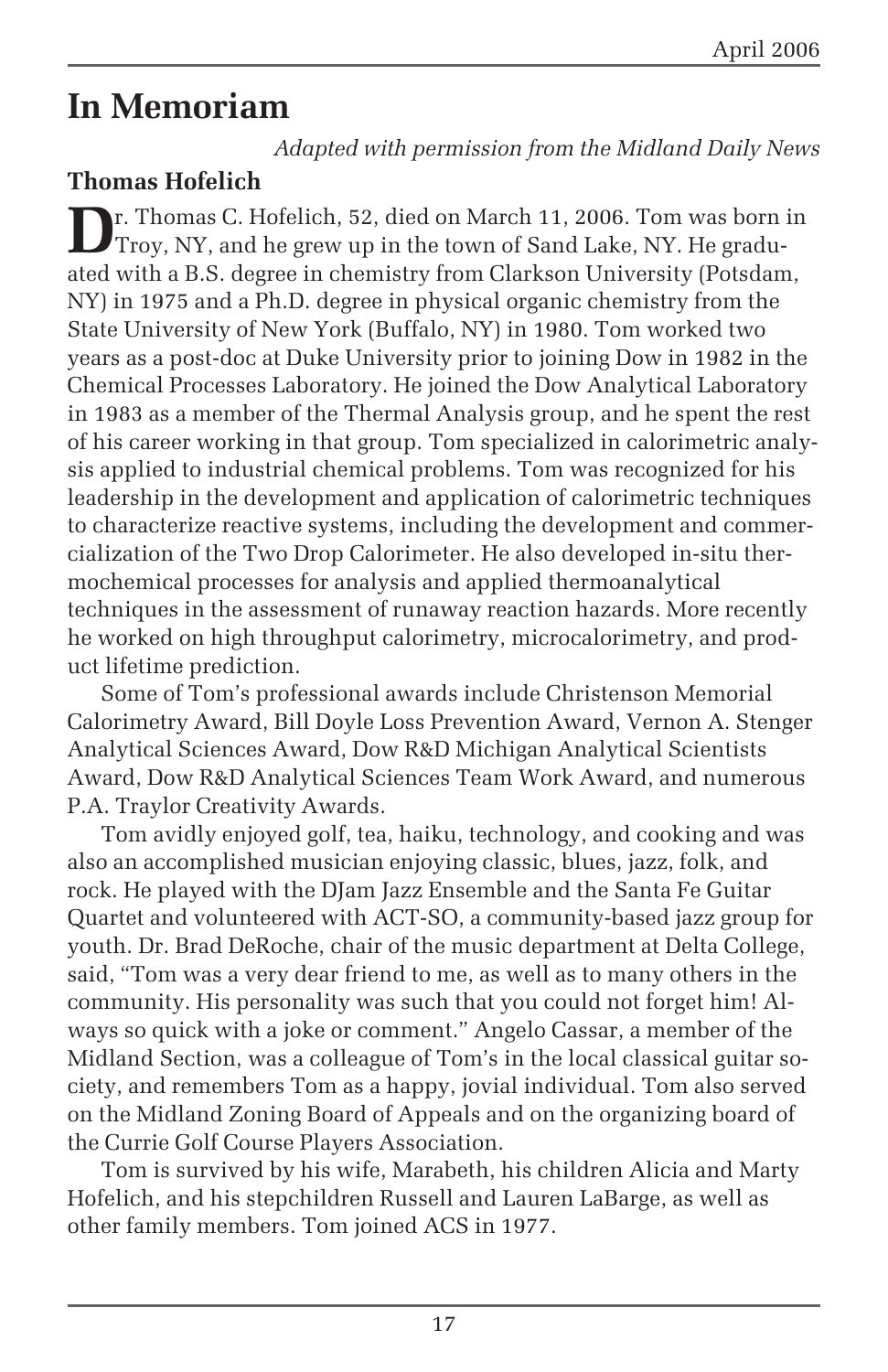# **What's Happening with the Mid-Michigan Technician Group?**

#### *By Dana Fuerst*

That is constant around us? CHANGE! At the first lunch seminar of 2006, members of the Mid-Michigan Technician Group (MMTG) learned about change and how to manage it. Gene Anderson's presentation "Endings, Beginnings and Bumps In Between" was an excellent way to learn about the stresses associated with change and the ever-changing role of the chemical technologist. Gene's presentation brought humor to a subject that is sometimes overwhelming. Participants learned that even when change is wanted, there is still stress associated with it.

The next speaker event is in the process of being planned. "Bragging Rights" will be presented by Annie Walker, a career/personal development consultant from Rochester, New York, on Thursday, May 18, at a location to be named in Frankenmuth. The talk will highlight ways to be comfortable in expressing your personal "stories," skills, etc., in a professional manner. MMTG members can look for an announcement with details of the event in their inboxes soon. If you are not a member and would like to join, please contact any member of the MMTG Board.

### **2006 MMTG Board**

| Rebecca Swanson     | mmtg chair@yahoo.com       |
|---------------------|----------------------------|
| Janet Allen         | janet.allen@dowcorning.com |
| Deb Mendrick        | DMendrick@dow.com          |
| Mary Williams       | MHWilliams@dow.com         |
| Sue Perz            | Sue.Perz@dowcorning.com    |
| Deb Bailey          | d.k.bailey@dowcorning.com  |
| Dave Stickles       | dstick44@chartermi.net     |
| <b>Grant Thomas</b> | thomagp@kellyservices.com  |
| Dana Fuerst         | dfuerst@sbcglobal.net      |
|                     |                            |

MMTG delegate, Sue Perz, has paired up with the Chair of the Division of Chemical Technicians (TECH), Janet Smith, in planning the symposium "Analyzing the World Around Us" for the 2006 ACS Central Regional Meeting. More information on the symposium and the meeting can be found at www.crm2006.org.

It is time for nominations for the 2006 Outstanding Technician Student Award. Each year, MMTG awards one lucky student completing an Associates of Science degree in the chemical technology, environmental technology, or chemical process technology programs at Delta College with the Outstanding Technician Student Award. The 2005 recipient of the award was Chris Eicher. Chris graduated in December with his associ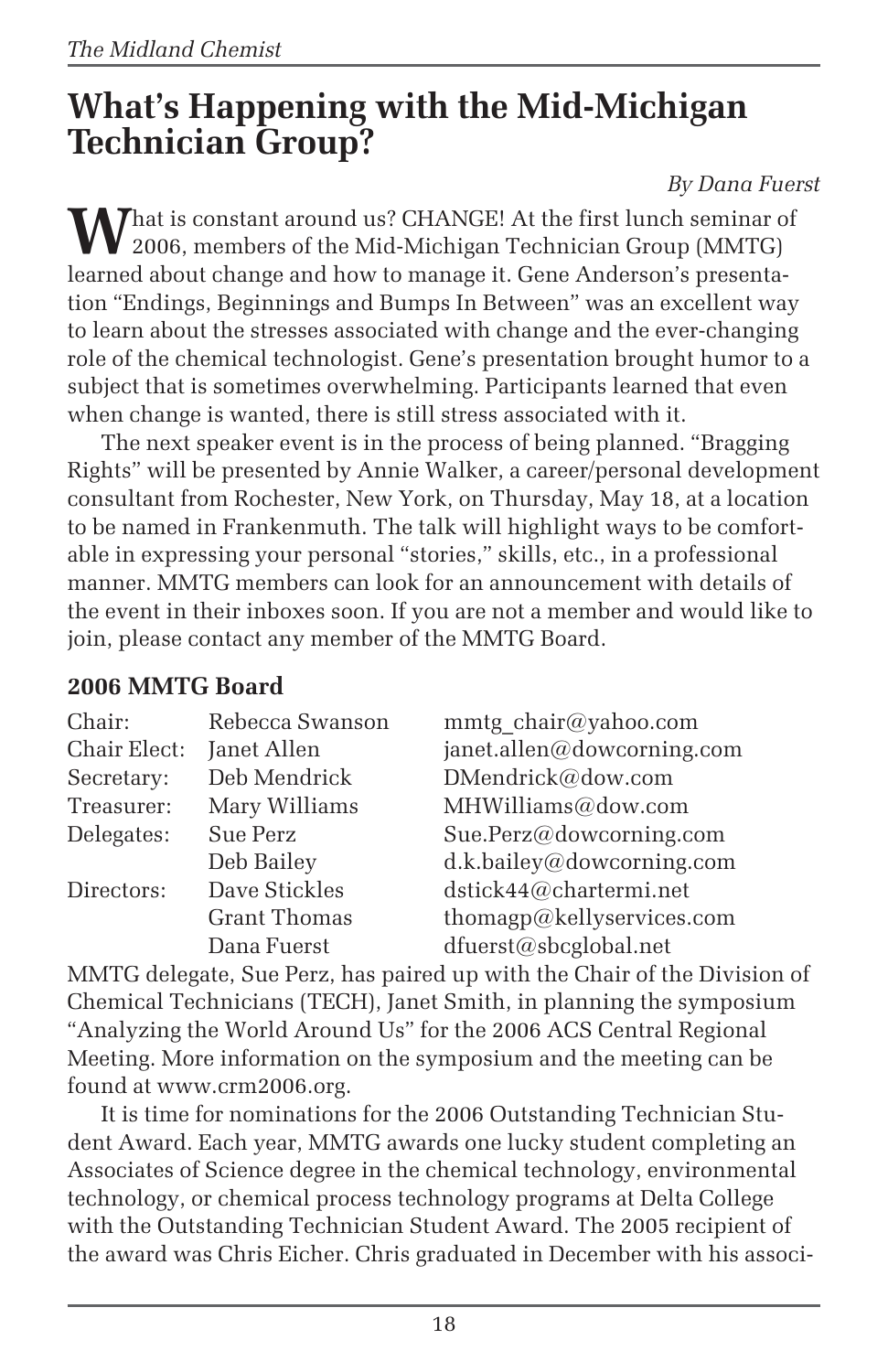ates of science degree in chemical technology. Chris was presented with his award at the 2005 Year-End Celebration on December 14 at Genghis Khan's Mongolian BBQ.

If you know a student who is set to graduate in the 2006 calendar year from one of these programs at Delta College, please have them contact one of the MMTG board members for more information.

*Introducing three more Midland Section leaders (l-r): Debbie Rothe, chair Publicity Committee, Pat Smith, past-chair of the Section and chair Long-Range Planning Committee, and Joan Sabourin, co-chair Sci-Fest Committee.*



- Technical writing
	- Editing
		- Technical graphics
			- Electronic publishing
				- Training
					- Consulting

Struggling with a crucial conference paper, presentation, thesis, or report? Need a manual for new equipment, a computer program or a work process?

Editech is a full-service technical communication firm that specializes in chemistry-related documentation. Contact us todav!

Visit Editech at www.editech-mi.com or call (989) 832-7485.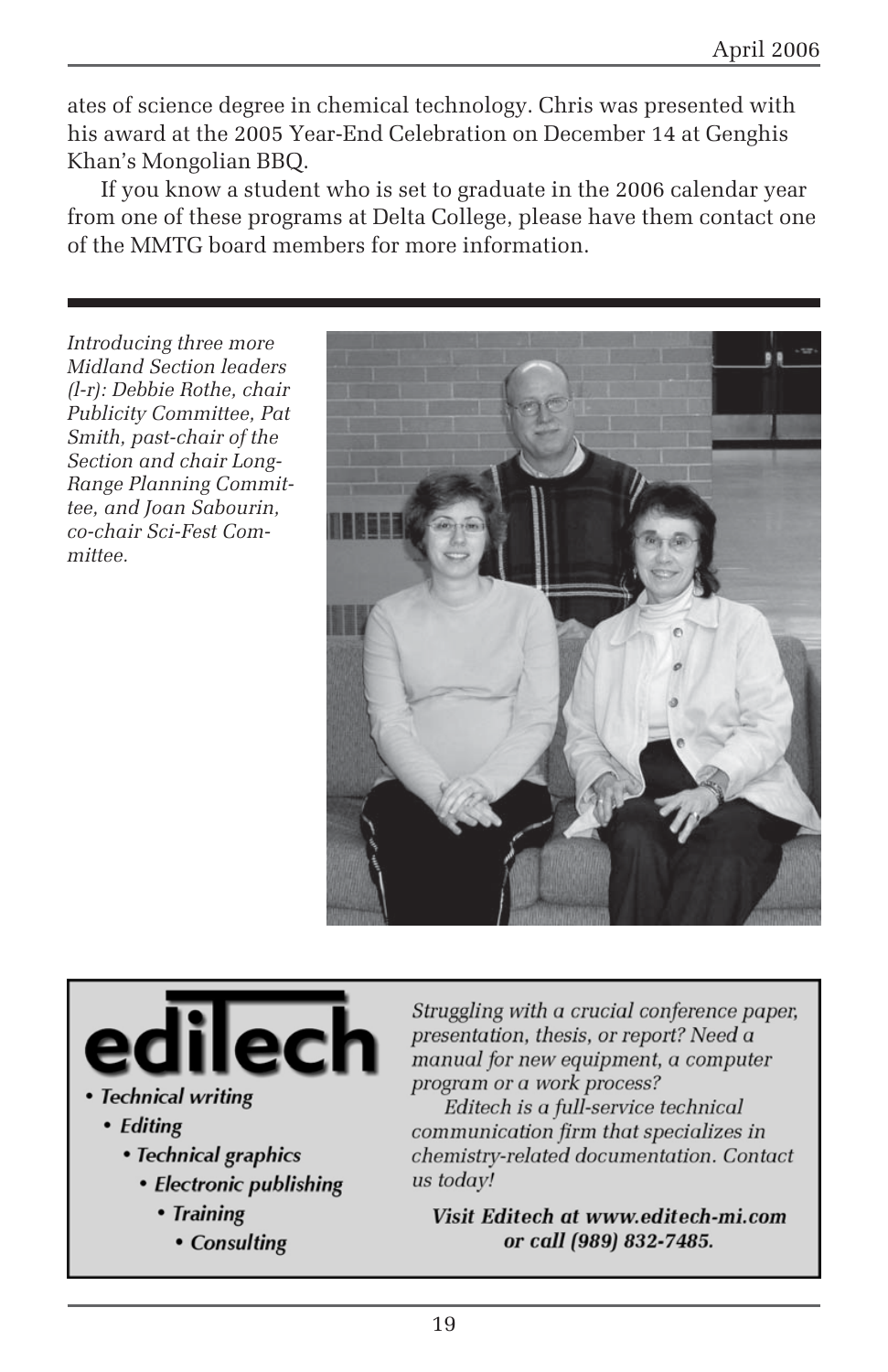# **Planning for 2006 Earth Day Underway**

*By Ann Birch*

**T**he theme for this year's Earth Day is "Dig It!" and all participants will . "dig" the earth/soil-based booths and activities being planned by Mid-

land Section members. The Earth Day celebration will take place on Saturday, April 22, at the Alden B. Dow Museum of Science and Art (Midland Center for the Arts). Time of operation



is still being decided—check the Midland Section website for updates.

Some of the organizations anticipated to participate include master gardeners, Michigan corn growers, Chippewa Nature Center, Dow AgroSciences, Dow Corning, Saginaw County Zoo, and many more. Plan on attending! For more information contact:

- Gretchen Kohl (gretchen.kohl@dowcorning.com)
- Angelo Cassar (angelo.cassar@chartermi.net)

# **National Chemistry Week Coming This Fall**

*From National ACS*

October seems far away, but it and National Chemistry Week (NCW)<br>will be here before we know it. Each year the American Chemical<br>will be here before we know it. Each year the American Chemical Society's NCW campaign reaches millions of people with positive messages about the contributions of chemistry to their daily lives. It is the one time during the year that chemists unite with the common goal of spreading the word that chemistry is good for our economy, our health, and our well-being. The celebration dates for 2006 are October 22–28 with the theme, "Your Home—It's All Built on Chemistry".

Planning starts long before NCW arrives, and the Midland Section coordinators are Gretchen Kohl (gretchen.kohl@dowcorning.com), Angelo Cassar (angelo.cassar@chartermi.net), and Marvin Tegen  $(mtegen@down.com)$ . If you're interested in helping with NCW, please contact one of the coordinators.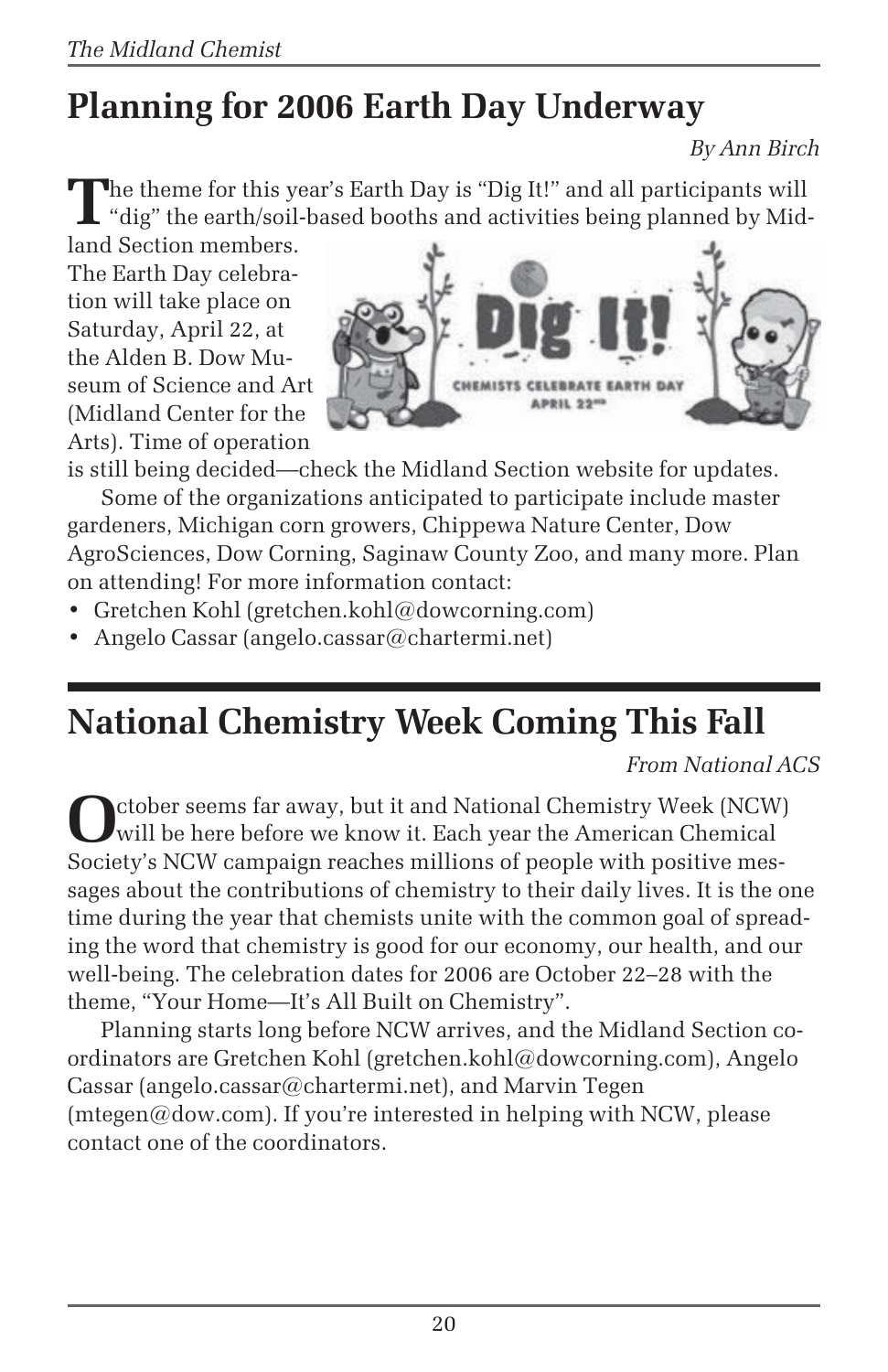# **In Past Issues of** *The Midland Chemist*

*By Wendell L. Dilling, Midland Section Historian*

- **40 Years Ago This Month**—In "The Chairman's Column" by M. Chamberlain: "The Dow Section" was an expression used recently by a visitor to refer to the Midland Section. His phrasing was inadvertent, but I am sure it reflected the impressions of many, if not his own. Such an impression is easy to gain when one views the substantial support that The Dow Chemical Company and Dow Corning give to the Midland Section.
- **30 Years Ago This Month**—In "A History of the Midland Section of the American Chemical Society" by S.P. Klesney: The coincidence of the national ACS centennial with the bicentennial of our nation is an appropriate time to review the History of the Midland ACS Section which in 1976 completes 69 years of service and activity in the chemical profession. Chartered on December 8, 1919, the Midland Section has grown from 30 members in 1919 to 36 in 1945; the milestone of 1,000 members was passed in 1965. This growth parallels that of the national society, the largest scientific organization in the world with 110,000 members.
- **20 Years Ago This Month**—In "Where Would We Be Without Chemistry?" by Ellis K. Fields, 1985 ACS President: I recently saw a sign in the window of a health food store that stated, "Our food contains no chemicals." How absurd to think that any food, or for that matter, any material thing does not contain chemicals. All food is made of chemical compounds just as is our clothing, the Space Shuttle, our television sets, and every one of the 50 trillion or so cells that compose our bodies. Once we realize that chemicals are everywhere and in everything, we can understand and control their uses better.
- **10 Years Ago This Month**—In "Local Section Dues: Is It Time?" by Pete Dreyfuss: The Midland Section has a long proud tradition in many ways. One of these traditions has been its resistance to pressures to assess local section dues. We have been in this fortunate position because of the equally long and continuing tradition of very generous support of Section activities by Dow Chemical and by Dow Corning. However, I believe the time has come to reconsider the matter of dues.